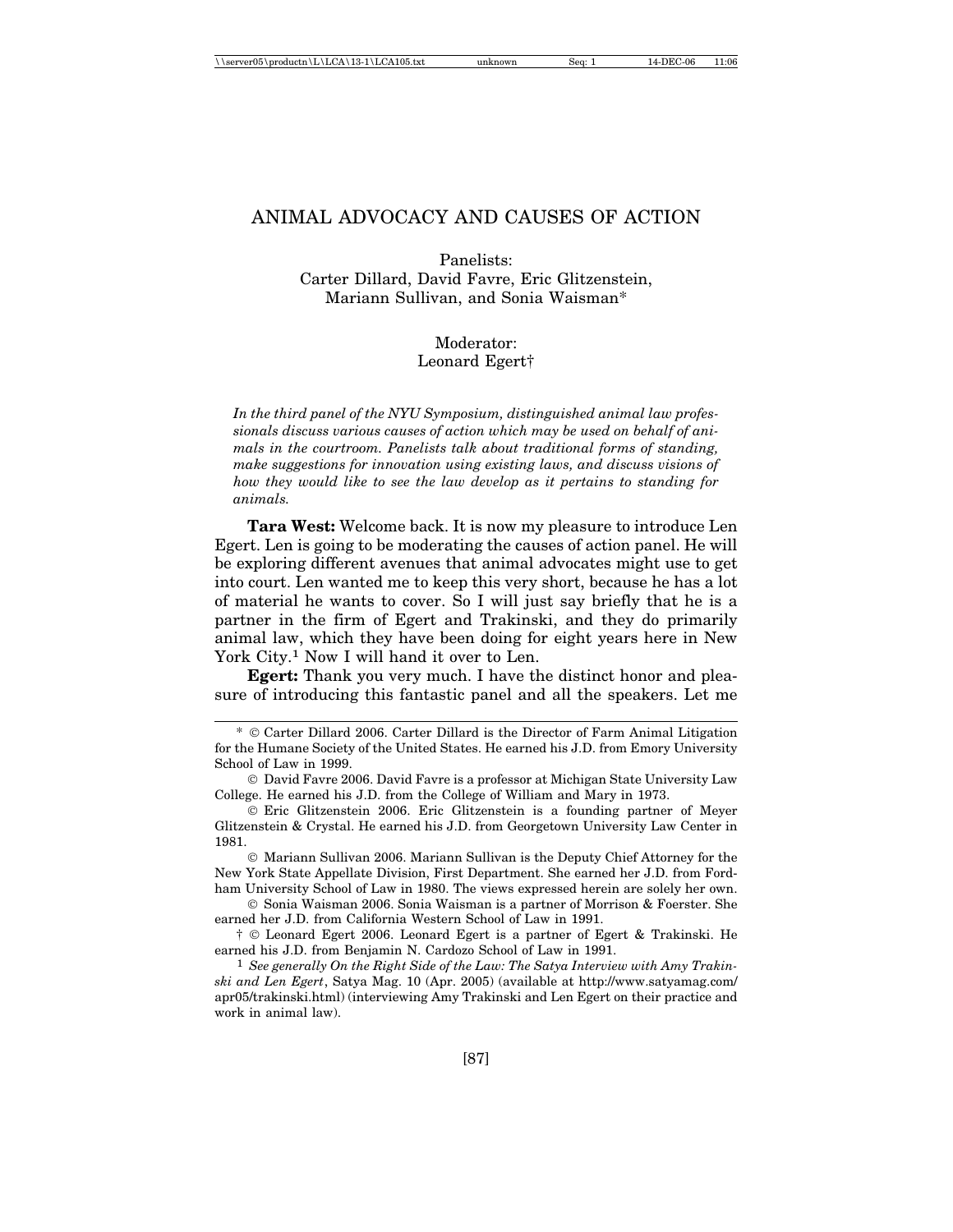just say before I introduce this group, for those of you who are lawyers and have to suffer through Continuing Legal Education, I guarantee you will not hear a more interesting discussion of standing in your legal career. That was just amazing.

I am not going to read the panelists' biographies, because you have them in your books. But I do want to just briefly run down the line here so you will know who is talking. I will start with Mariann Sullivan, who is a Deputy Chief Attorney for the New York State Appellate Division, First Department.2 Mariann is a former Chair of the New York City Bar Association's Legal Issues Pertaining to Animals Committee,<sup>3</sup> which is a mouthful. Did we change it to the Animal Law Committee yet?

**Sullivan:** I do not think so.

**Egert:** She is a member of the American Bar Association's Animal Law Committee.<sup>4</sup> She has written extensively, commented on bills and pending legislation, and done a lot of fantastic work.5

Next is Eric Glitzenstein, who is a founding partner of Meyer Glitzenstein & Crystal, one of the preeminent public interest law firms in the country.6 The program does not say that, but it is true.

Then we have Professor David Favre, who has been a pioneer in this field. For over twenty years, he has published books and articles dealing with animal issues and has some very unique ideas and perspectives in this area.<sup>7</sup> So we are happy to have him participating.

Sonia Waisman is next. Sonia is a partner at Morrison & Foerster.<sup>8</sup> She coauthored the first animal law casebook<sup>9</sup> and teaches animal law at Loyola Law School.10 She has also written articles in this field.11

5 *See e.g.* David J. Wolfson & Mariann Sullivan, *Foxes in the Hen House; Animals, Agribusiness, and the Law: A Modern American Fable*, in *Animal Rights: Current Debates and New Directions* 205 (Cass R. Sunstein & Martha C. Nussbaum eds., Oxford U. Press 2004) (one example of Sullivan's work).

6 Meyer Glitzenstein & Crystal, *About Us*, http://www.meyerglitz.com/aboutus.html (accessed Nov. 17, 2006).

7 *See e.g.* David Favre, *Integrating Animal Interests into Our Legal System*, 10 Animal L. 87 (2004); David S. Favre & Murray Loring, *Animal Law* (Quorum Bks. 1983).

8 Morrison & Foerster, *Attorneys*, http://www.mofo.com/attorney/individual .asp?ID=7571 (accessed Nov. 17, 2006).

9 Sonia S. Waisman, Pamela D. Frasch & Bruce A. Wagman, *Animal Law: Cases and Materials* (3d ed., Carolina Academic Press 2006).

10 Morrison & Foerster, *supra* n. 8*.*

11 *See e.g.* Sonia S. Waisman & Barbara R. Newell, *Recovery of 'Non-Economic' Damages for Wrongful Killing or Injury of Companion Animals: A Judicial and Legislative Trend*, 7 Animal L. 45 (2001).

<sup>2</sup> ABA, *Animal Law Committee Leadership* 10, http://www.abanet.org/tips/animal/ animalldrs0106.doc (accessed Nov. 17, 2006); *see generally* N.Y. St. Sup. Ct., *New York State Supreme Court Appellate Division: First Department*, http://www.courts.state.ny .us/courts/ad1/index.shtml (accessed Oct. 15, 2006).

<sup>3</sup> ABA, *supra* n. 2, at 10 (noting Sullivan's membership and former chair position on the Committee on Legal Issues Pertaining to Animals).

<sup>4</sup> *Id.*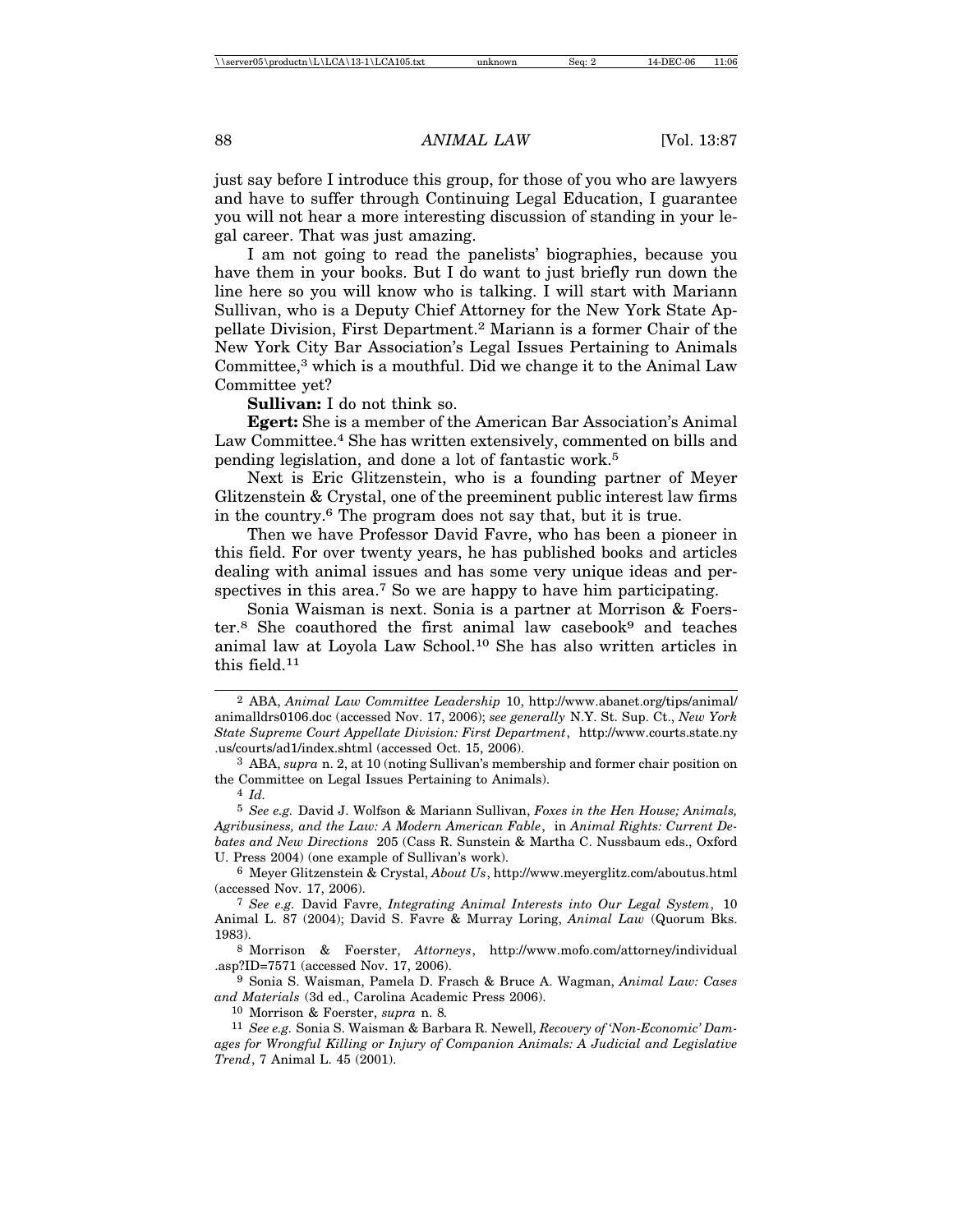Last but not least is Carter Dillard, who is now the Director of Farm Animal Litigation for the Humane Society of the United States.12 He has been very creative in determining causes of action on behalf of nonhuman animals.

We are really excited to have this group of people together. Since this is the last panel, I want to thank the NYU Student Animal Legal Defense Fund, and particularly Delci Winders, who did a fantastic job putting this symposium together—a really great job.

This morning we heard a bit about cultural perspectives, evolving status, and issues surrounding nonhuman animals in our culture. The second panel, on standing issues, was fascinating and dealt with barriers and ideas about getting into courtrooms. What we are going to do now, I hope, is figure out what to do when we get into the courtroom: what types of actions and claims may be brought—and perhaps more importantly, what *should* be brought. That is what, as a movement, as animal advocates, we have to constantly be thinking about: the types of cases we bring and whether or not we are going to take a step forward in a direction we want to go. We need to think all the time about what our goals are and be very careful that we are not doing more harm than good, because we are really at the beginning stages, and we have to make sure we get to the place we want to be.

I want to give you a broad stroke of the kinds of topics we hope to delve into here. First, we will cover substantive causes of action that involve, for instance, companion animals in more of a traditional tort situation, and the issue of whether or not you can get damages, or certain kinds of damages, or the value of measure of a companion animal. Then we are going to talk a little bit about animal cruelty statutes, their limitations, and their potential. We will talk, hopefully, about false advertising and consumer protection claims. We will try to get into some constitutional issues and see if there is some potential there in litigating on behalf of animals. Then, just as important, we will explore the procedural issues.

It really comes down to something I think you have heard already, which is that agencies that are designed and have the authority to enforce certain laws have traditionally failed to do that when it comes to nonhuman animals. We are going to talk about, hopefully, private rights of action. We are also going to talk about citizen suits and how, potentially, under federal statutes, citizens can take the place of certain government agencies that are not doing their job. That is the broad overview. I encourage the panelists to jump in at any time with questions or comments.

We will start with the companion animal issues, particularly torts and damages. Increasingly, we see claims for emotional distress or something more than replacement value for dogs, cats, and other com-

<sup>12</sup> HSUS, *Humane Society of the United States Seeks Prosecution of New York Foie Gras Producer*, http://www.hsus.org/press\_and\_publications/press\_releases/ hsus\_seeks\_prosecution\_ny\_foie\_gras.html (Sept. 13, 2006).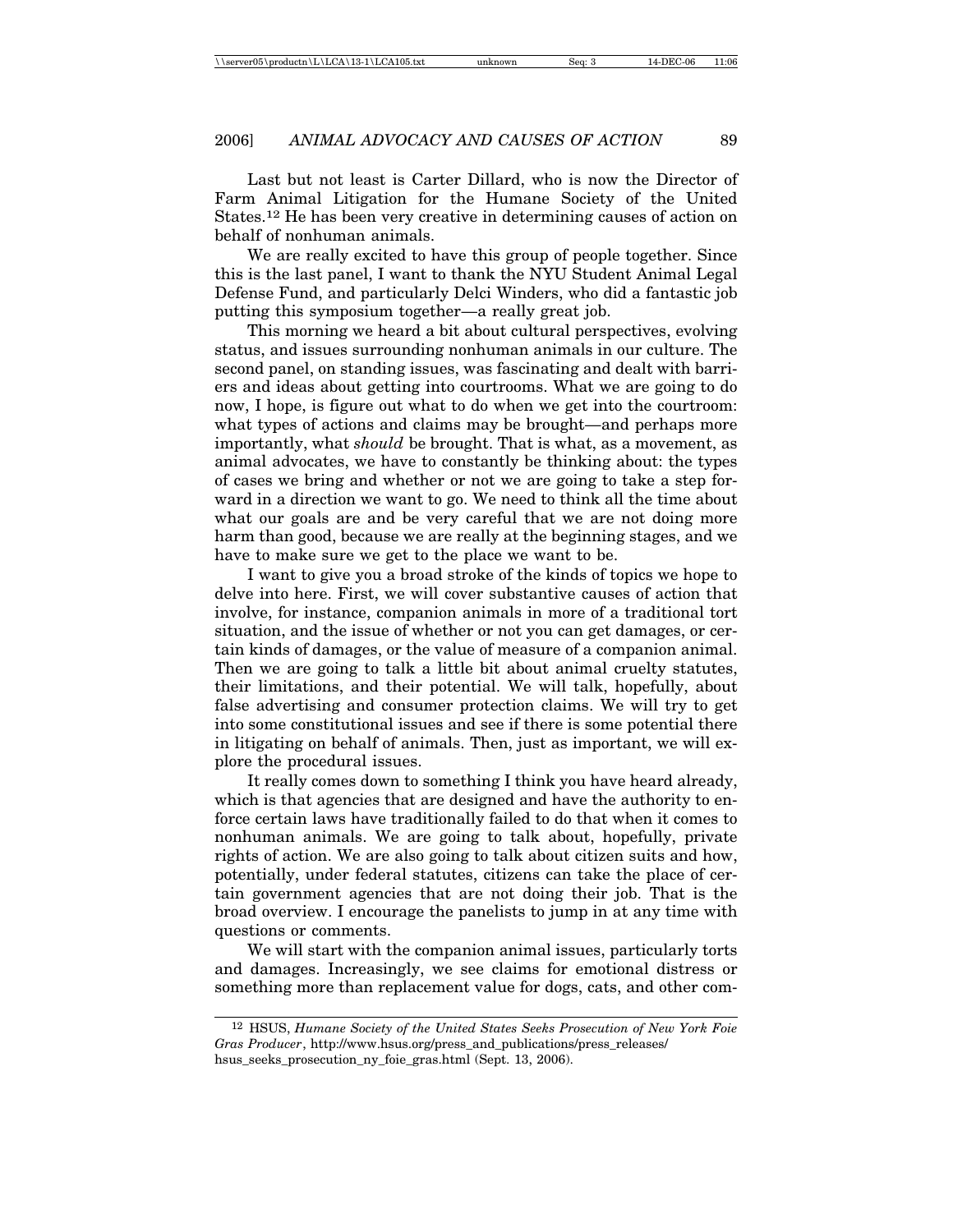panion animals. I would like to ask Sonia [Waisman] to address what types of claims could be brought, and what the trend has been in terms of expanding the notion of damages.

**Waisman:** Thanks Len [Egert]. As you said, these cases are not new, but there have been a growing number of cases brought in recent years pressing for the recovery of noneconomic or emotional distress damages. The first barrier is that, in a number of jurisdictions, case precedent limits recovery in cases of negligence—negligent harm to property—precluding the recovery of noneconomic damages, such as emotional distress damages.13 So how do you get around that?

There are exceptions. There are jurisdictions like Hawaii, which, from 1970 until 1986 explicitly allowed the recovery of emotional distress damages for harm to property.14 The seminal case involved damage to a house; it was not even an animal case.15 About fifteen years later, in a quarantine case involving harm to an animal, the defendant made the slippery slope argument, which we will get back to later, but which is a big issue with the courts and one of the biggest hurdles we face.16 The defendant argued that if the court allowed a case for harm to one animal, there would be an onslaught of similar cases, which would be uncontrollable.17 However, the Hawaii Supreme Court pointed out that, in Hawaii, a law allowing recovery for such emotional distress had been in effect for more than ten years, and the court had not seen any change at all in the number of related cases on its docket.18

We could be making that same argument to courts in all jurisdictions. The first step in confronting and surmounting the barrier, I think, is to get the court to recognize and acknowledge that the bond between people and animals does exist, that companion animals are more than mere property. Courts are doing that. For example, in 2001, the Wisconsin Supreme Court addressed this issue.19 At the beginning of its opinion, the court stated, "[W]e are uncomfortable with the law's cold characterization of a dog, such as [the one at issue] as mere 'property.'"20 The court then said that it was calling the dog property, because that is how the law currently defined dogs.21 The court did not rule in favor of the plaintiff in that case.<sup>22</sup> It looked to Wisconsin precedent and construed it to bar recovery for emotional distress damages in cases of negligence.23 The court did not foreclose the recovery of

<sup>13</sup> *See e.g. Mest v. Cabot Corp.*, 449 F.3d 502, 519 (Pa. 2006); *Kondaurov v. Kerdasha*, 629 S.E.2d 181, 187 (Va. 2006).

<sup>14</sup> *Rodrigues v. State*, 472 P.2d 509, 520–21 (Haw. 1970).

<sup>15</sup> *Id.* at 513.

<sup>16</sup> *Campbell v. Animal Quarantine Station*, 632 P.2d 1066, 1066–71 (Haw. 1981).

<sup>17</sup> *Id.* at 1071.

<sup>18</sup> *Id.*

<sup>19</sup> *Rabideau v. City of Racine*, 627 N.W.2d 795, 798 (Wis. 2001).

<sup>20</sup> *Id.*

<sup>21</sup> *Id.*

<sup>22</sup> *Id.* at 798–99.

<sup>23</sup> *Id.* at 801–03.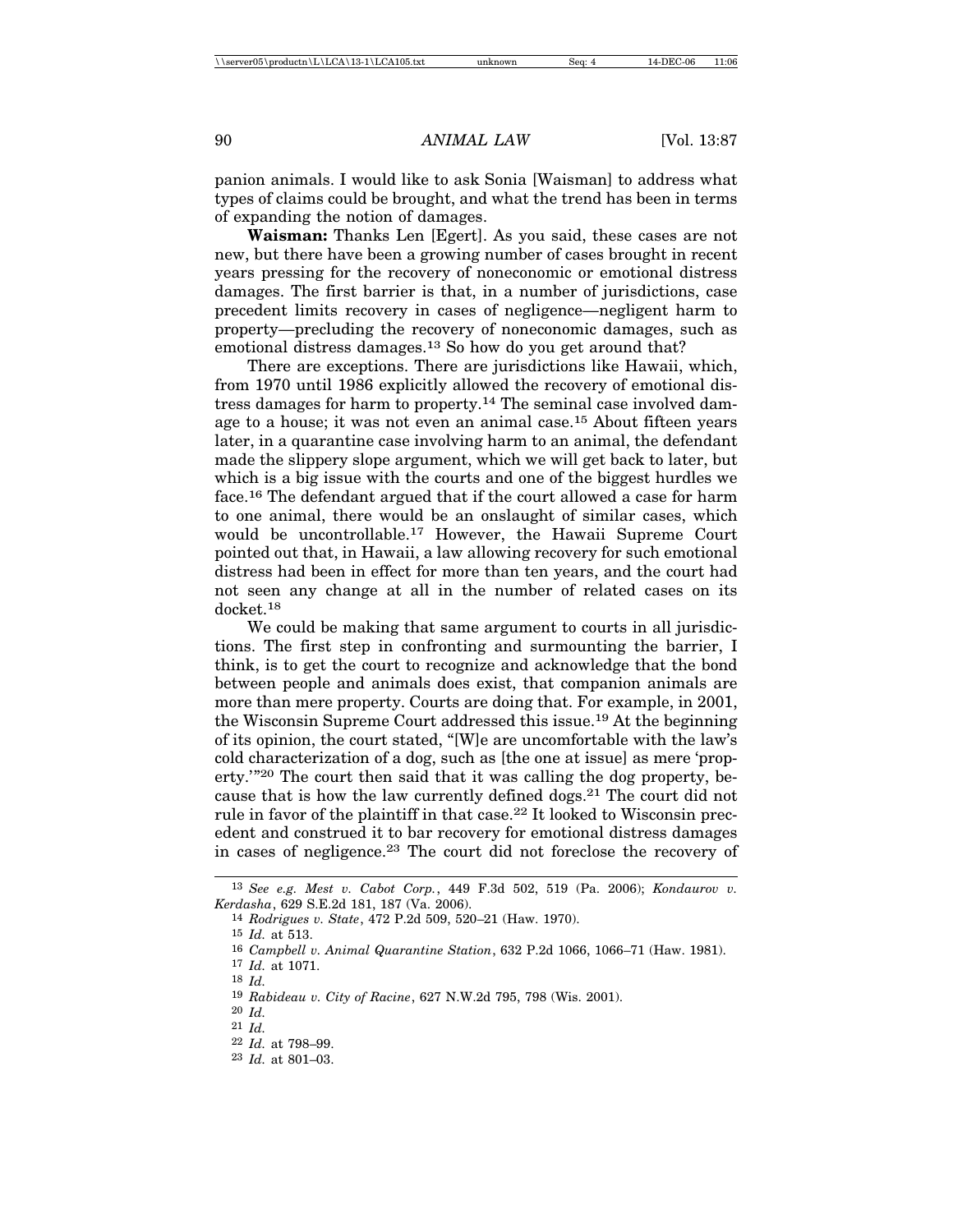emotional distress damages in cases of intentional harm, but found that the facts in that case did not present such a situation.24 The fact that the court was uncomfortable with the characterization of animals as property is an important step.

The key in bringing these cases is to always look at the facts you have. Find the best facts; look at the law, precedent, and jurisdiction; and analyze it all thoroughly. Because even where the law appears to say there is no noneconomic recovery for damage to property, there may be nuances. There may be public policy reasons why past courts have reached that conclusion, and you may be able to enlighten the court as to why it would be consistent with existing precedent in that jurisdiction to allow for the recovery of emotional distress damages in your client's case.

Let me just clarify one point. When we are talking about allowing recovery, in most instances, the question is whether the court will allow the cause of action or the claim for relief to stand in the first place. Very often, early in these cases, the cause of action for negligent infliction of emotional distress is kicked out before the plaintiff even gets the opportunity to bring evidence before a jury or the trier of fact. That is the first hurdle we face. Getting past that would at least allow the plaintiff to present evidence and put on the case.

**Egert:** Within the movement exists a fundamental discussion of animals' status as property. When we talk about companion animals, increasing damages, and including emotional distress damages, are we really talking about the value of the animal *vis-à-vis* the human companion? And, as someone asked in the last panel, does that help us take steps toward eliminating property status for animals?

**Waisman:** There are really mixed views on that. Yes, the animals' value is established *vis-à-vis* the human plaintiff. There is no question about that. Whether that helps animals in the long run, I would argue that it can. The fact that you are getting recognition of a bond—that many people do consider their companion animals to be part of the family—is significant. Not that courts in the past have never said or recognized that, but we are seeing it more and more in these cases. I think that, in the long run, this has to help the animals. Even if it does not change the property status *per se*, I think it is a stepping stone on that river, on David Favre's river, a stepping stone towards advancement.<sup>25</sup>

**Egert:** I will open this up to David [Favre] or Sonia [Waisman], or anyone who has an opinion on whether or not we should proceed along a litigation route and try to convince judges that this is the right thing to do, or whether it would be more practical or beneficial to go legislatively and try to enact laws increasing damages.

<sup>24</sup> *Id.* at 803–04.

<sup>25</sup> David Favre, Symposium, *Confronting Barriers to the Court Room for Animal Advocates* 8 (N.Y.C., N.Y., Apr. 14, 2006) (copy of transcript on file with *Animal L.*).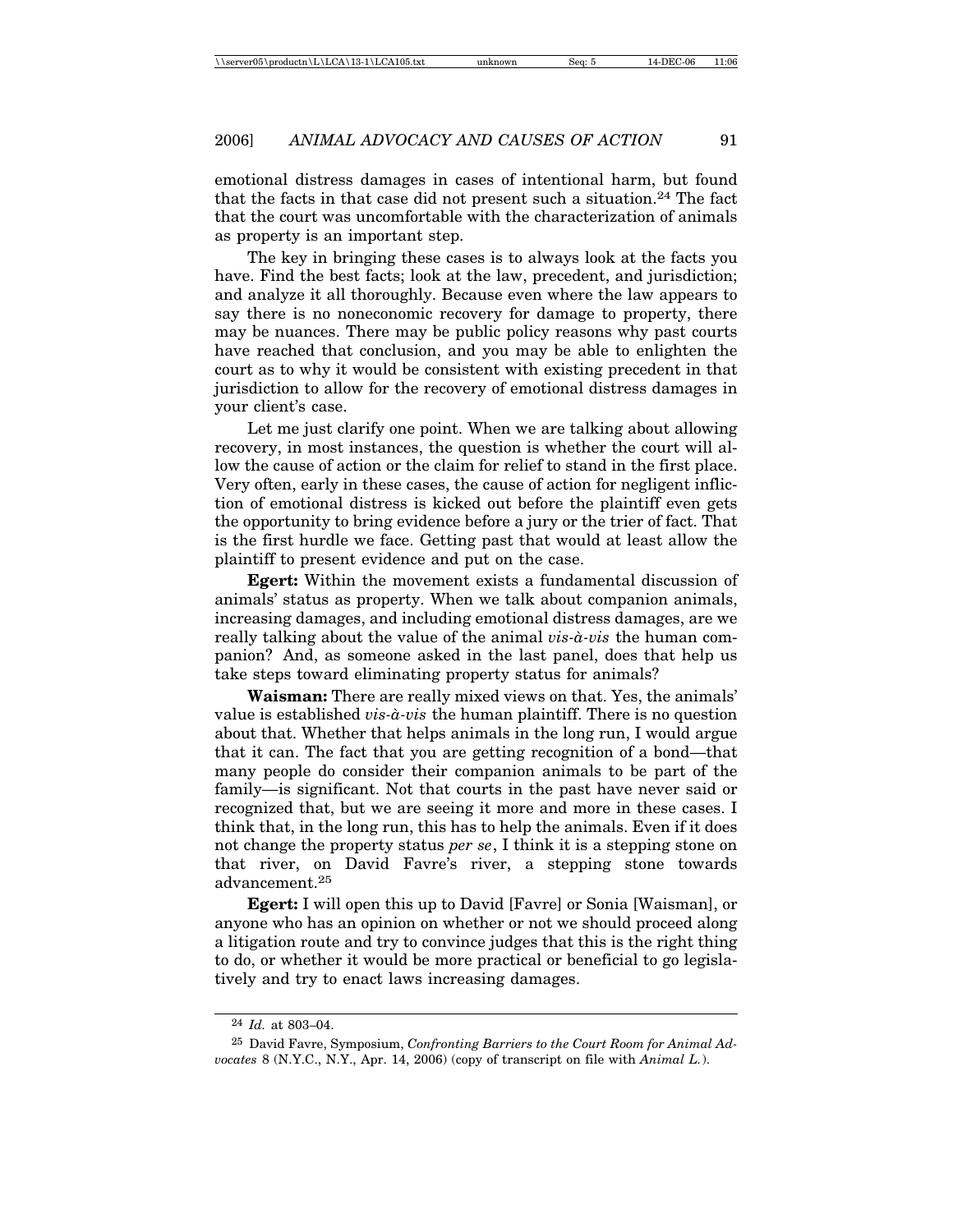**Favre:** There is another important issue that Sonia [Waisman] did not raise regarding public policy. We have much trouble in our society in trying to decide whether, if you are emotionally harmed by harm to another human being, you will be able to recover. If you see a human get hit by a bus, can you recover for that? The answer is typically no, not unless they are a blood relationship.26 If your best friend gets smashed in front of you, and you are traumatized for life, you have no cause of action. So the judges are likely pondering, particularly Supreme Court judges, why we would give a better status to an animal than we can to another human friend, and how we would measure that. Is a jury allowed to just go berserk and give a million dollars? How much is that pain and suffering worth?

I think that drives us to the legislature. I think that, in reality, if we want incremental change—for society to be willing to say, "okay, ten thousand, thirty thousand dollars"—politically, this is not going to happen unless we establish a ceiling. That is what I have learned in talking about this with other people. The powers that be in the legislature simply are not going to let an open-ended judgment exist where juries can return huge amounts of money for the loss of an animal. But these powers are willing to admit that animals have some value beyond market value. So we need to reach a political compromise. That would be the next step, to say that animals are more valuable than just market value.

**Waisman:** I would like to follow up on that. I think a lot of courts do defer to the legislature, and not only in animal cases, but in any case where the plaintiff is seeking to extend the right of recovery. Whether it is in the best interest of the animals to go the legislative route is a tough question. The first statute to do so was in Tennessee, originally known as the T-Bo Act, but now known as the General Patton Act of 2003.27 It came about because the Shih Tzu of a state senator, Steve Cohen, was attacked by another dog and died, causing the senator to realize that the law did not provide for noneconomic damages in this circumstance.28 The problem with the T-Bo Act—its restrictions—is significant. The Act was originally limited to a four thousand dollar recovery,29 which has now been increased to five thousand dollars,<sup>30</sup> but many would argue that this is far from what it

<sup>26</sup> *See* Dale Joseph Gilsinger, *Relationship Between Victim and Plaintiff-Witness as Affecting Right to Recover Under State Law for Negligent Infliction of Emotional Distress Due to Witnessing Injury to Another Where Bystander Plaintiff Is Not Member of Victim's Immediate Family*, 98 A.L.R.5th 609, 609 (2002) (stating that recovery for negligent infliction of emotional distress as a result of witnessing injury to another is often only allowed where the direct injury was caused to an immediate family member).

<sup>27</sup> Tenn. Code Ann. § 44-17-403 (Lexis 2006) (amended 2004).

<sup>28</sup> Natl. Conf. St. Legiss., *Canine Loss Spurs New Law*, http://www.ncsl.org/ programs/pubs/1011dog.htm (accessed Nov. 17, 2006).

<sup>&</sup>lt;sup>29</sup> Tenn. Code Ann. §  $44-17-403(a)$  (The 2004 amendment increased the maximum penalty from four thousdand dollars in section (a) of the original statute to five thousand dollars in section (a)(1) of the current statute).

<sup>30</sup> *Id.* at § 44-17-403(a)(1).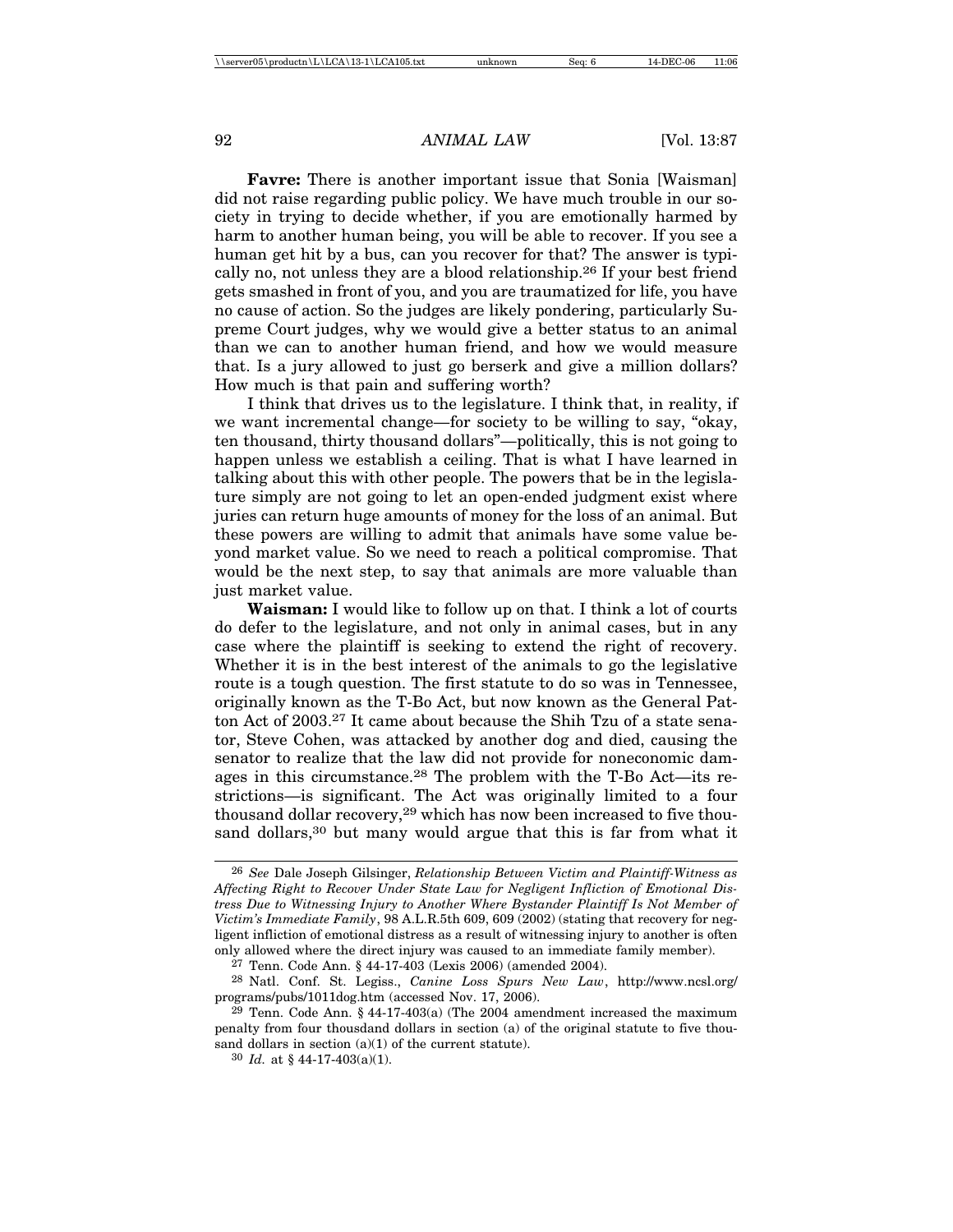should be. The statute implicitly, and then later explicitly, excludes and exempts veterinary malpractice cases,  $31$  which is huge. It also defines the animals covered very narrowly, defining a pet to be a dog or a cat, period.32

Obviously, there is a lot of room to broaden and strengthen this legislation. The problem is that, if you start with a model statute that an animal advocate would ideally want to see passed, it is highly unlikely it will end up in the same form as you would like it to be. And the question is, how far do you go with the compromises? Sometimes we are better off without them. There is always that counterbalance. Are settlement values in these cases increasing to the point where we are better off without a four or five thousand dollar cap, if people are now getting significantly more than that in settlements? Or are we better off to have explicit recognition on the books that, yes, there is recovery for the loss of companionship of an animal? The bond between people and animals exists. There is some value here.

It is a tough process, and you really need to look at the legislature and the forces in play. Certainly, if you can work with a veterinary association in the state, achieve a compromise that they can live with, and obtain their backing on the proposed legislation, you are going to get further and hopefully have something that is stronger than it would be if the veterinarians were fighting it. These are all factors you need to consider. Ideally, yes, legislation seems like it may be a better route than the courts, but either way, you have to look at all the factors in play and really think it through before you move forward with it.

**Sullivan:** I would just like to add—and I do not mean to imply lawsuits are a bad thing; I think they are a really good thing—but in addition to the idea that such lawsuits reinforce the property status of companion animals—by arguing that animals are property, and that the loss of such property has caused the owner emotional harm—there exists the constant risk of reinforcing the idea that animals are valuable simply because individual humans value them. Most of the animals being harmed are not companion animals, and thus not particularly or individually valued by anyone. That is not a reason not to pursue these kinds of legislative remedies, but it is something to always keep in mind in order to create some space in arguing for animals in which to remind people that there are many animals who are not cared for at all.

**Egert:** One of the descriptions of this panel says that attention will be given to both existing law and new proposals. David [Favre], I know that you have a proposal relating to this issue, if you want to give us a thumbnail sketch of that.

**Favre:** One of the advantages of being a law professor, and there are many, is that I am paid to ponder and think about the future. I have been in this movement since 1981 and have pondered the future

<sup>31</sup> *Id.* at § 44-17-403(e).

<sup>32</sup> *Id*. at § 44-17-403(b).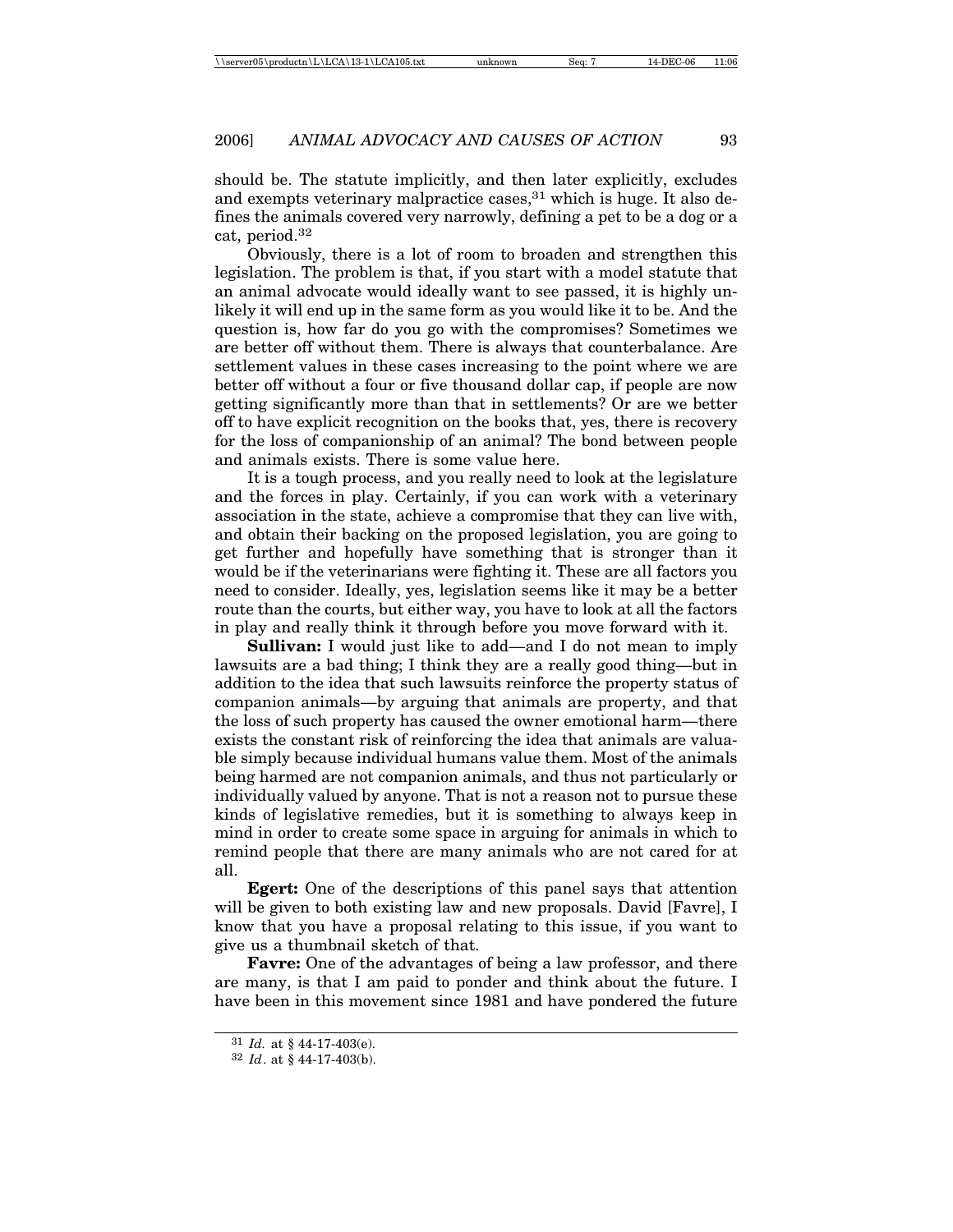quite a bit. Intellectually, what do I want to be before I die? Now that I am approaching sixty, it is not inconceivable that I might die. I would like the animal rights movement to reach the point where animals are plaintiffs. That is all I can want in my lifetime, that animals are allowed to be plaintiffs and to assert their individual interests against somebody who is seeking to harm those interests.

However, there exists a big barrier that is talked about within the animal rights movement all the time, and that is the property status. Many books have been written about this.<sup>33</sup> I keep pondering it. I pondered it for a decade. I said to myself, "It is not going to go away. I do not care what you say philosophically, the actual legal property status for animals in my lifetime is not going to go away. So we have got to do something else. We need another route to the rights that I want." Then I reflect back and think, is the property status in fact an absolute barrier to animals being plaintiffs? My answer is no, it is not. That exists in our heads. These are all our ideas—human ideas. Nothing in the real world says that our concept of property has to be a foreclosure to animals filing lawsuits.

My first law review article that got to this rather deep issue came out in *Duke Law Journal* about four or five years ago.<sup>34</sup> The article reflected my thinking of about a decade; it takes a long while to get articles out. In that article, I suggested that we have this really nifty little thing within the world of property called equitable interest, and for literally centuries this has been the case.35 I am the most old-time law professor here to talk about legal interest and equitable interest. Ever since the Statute of Uses, there has been such an important distinction. Why can we not talk about humans retaining their legal property interest in animals, but also about giving animals their own equitable title, and by giving animals that status, allowing them to file lawsuits? I have talked to enough people now to know that this makes for a great discussion among property professors. But when I start trying to explain what equitable self ownership means to most people, the blank stare pops up pretty quickly.

In the last year, I have been thinking about another aspect of the property status issue. In an article that came out about a year ago in the *Michigan State Law Review*, I proposed a brand new tort, in which the animals are the plaintiffs.36 In that article, I did not make any reference to equitable self ownership or anything else.<sup>37</sup> Again, I think that might be simply a canard to get to a particular point, to allow the legal system to be comfortable in what it is doing. I am now promoting a new approach. While some people in this room will be unhappy with

<sup>33</sup> *See e.g.* Gary L. Francione, *Animals, Property, and the Law* (Temple U. Press 1995) (discussing the legal status of animals as property).

<sup>34</sup> David Favre, *Equitable Self-Ownership for Animals*, 50 Duke L.J. 473 (2000). 35 *Id.* at 477.

<sup>36</sup> David S. Favre, *Judicial Recognition of the Interests of Animals–A New Tort*, 2005 Mich. St. L. Rev. 333, 352.

<sup>37</sup> *Id.*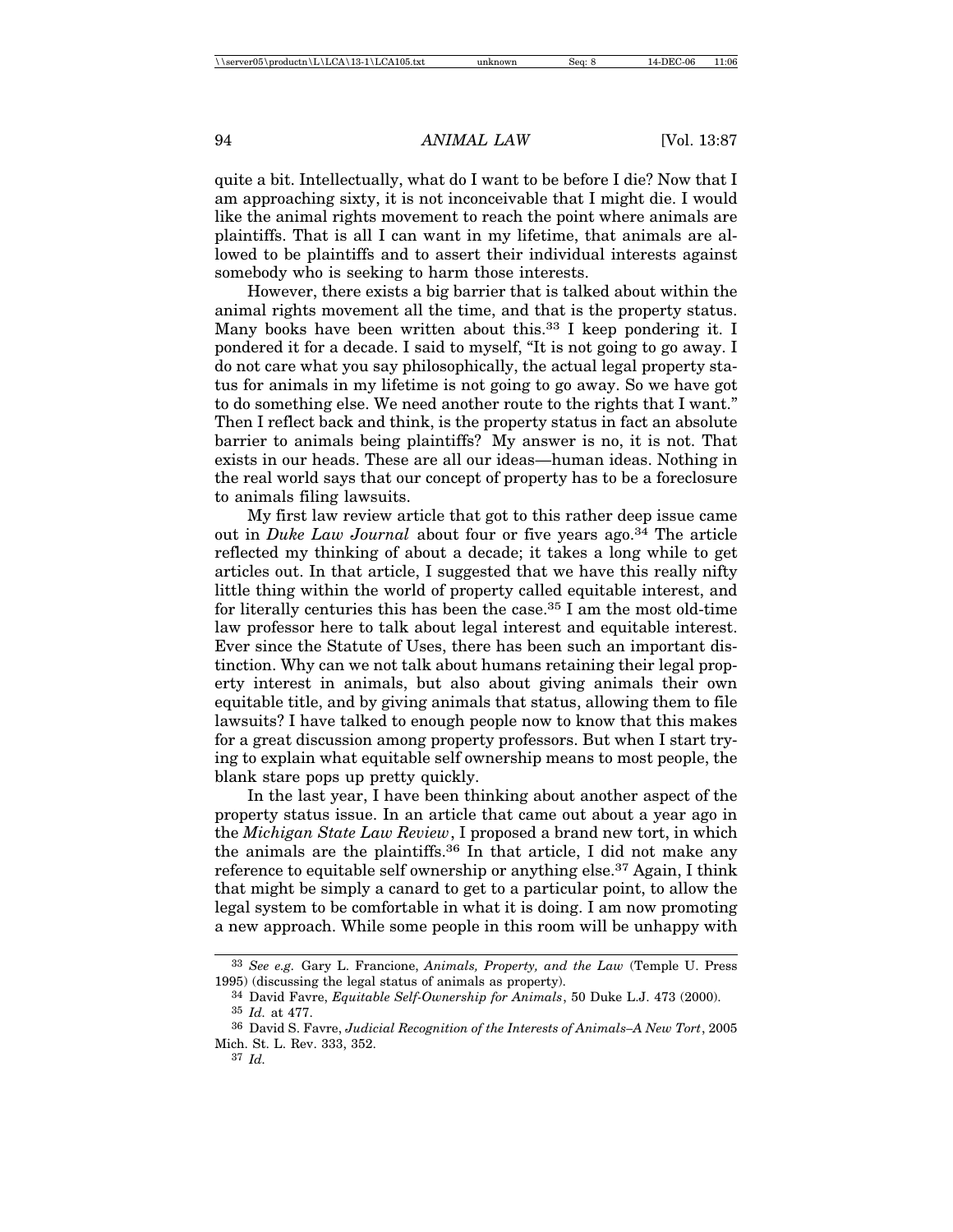my idea, I think a lot of people today are in fact pushing towards this, but we need to articulate it a bit more clearly—I want to create a status of living property. We have personal property; we have real property; we have intellectual property. All animals are now under the category of personal property. I want to create a whole new category of property, called living property, within which the relationships would be construed in the guardianship mode.

In other words, if an animal is living property, then those responsible for it have guardianship-like obligations towards that animal. I think that is something. I try to be extremely pragmatic. How does the average person on the street feel; what would they buy? And, therefore, what would a politician ultimately buy to make this happen? What would a judge buy? In my career, I have met a lot of judges, and based on my experience, they are conservative. Judges are conservative not in a political sense, but in a change sense; they do not like radical change. Even liberal judges do not like radical change. Judges are not going to throw over the legal system and free the chimpanzees from every cage in the country. It is not going to happen, people. I am sorry, I just do not see it happening.

So how do we get there incrementally? How do we help this move a little bit forward? I think we need a construct of property that allows us to move to a new position. Maybe it is an interim position, and my children's grandchildren will move us somewhere else after that. But what I keep asking people is, "Where are we going in the next ten years?" I do not see us turning this into a vegan society in the next ten years; it is not going to happen. So is there someplace else we can go? Or do we simply keep holding our breath and turning blue and saying "everybody has to be a vegan," while all these millions of animals get harmed every year. Every day, more and more animals are harmed while animal advocates are holding their breath and trying to make everybody into a vegan. It is not going to happen. Why do we not simply say, "We're going to be more subtle now. Yes, they're property. But guess what, it's a new category of property, and because of that, we have very special obligations to those animals." Is that radical enough for you?

**Egert:** What I thought was interesting is the interim step part. If we go there, are we more likely to get all the way to non-property status? Also, this is a constant theme and consideration, is it going to get us to a place where that will be enough?

**Favre:** I answer that question in a book I am writing now, arguing that—for me—that is enough. I am very happy with that. I have a different view of the world. I want a view which includes domestic animals, more than dogs and cats.

**Egert:** We might have to wait for the book to come out to go further into this topic. Thinking about the theoretical side of this property status is interesting, because, true, animals are considered property, but then there is this whole body of case law and statutory law that offers nonhuman animals protection from cruelty. What other property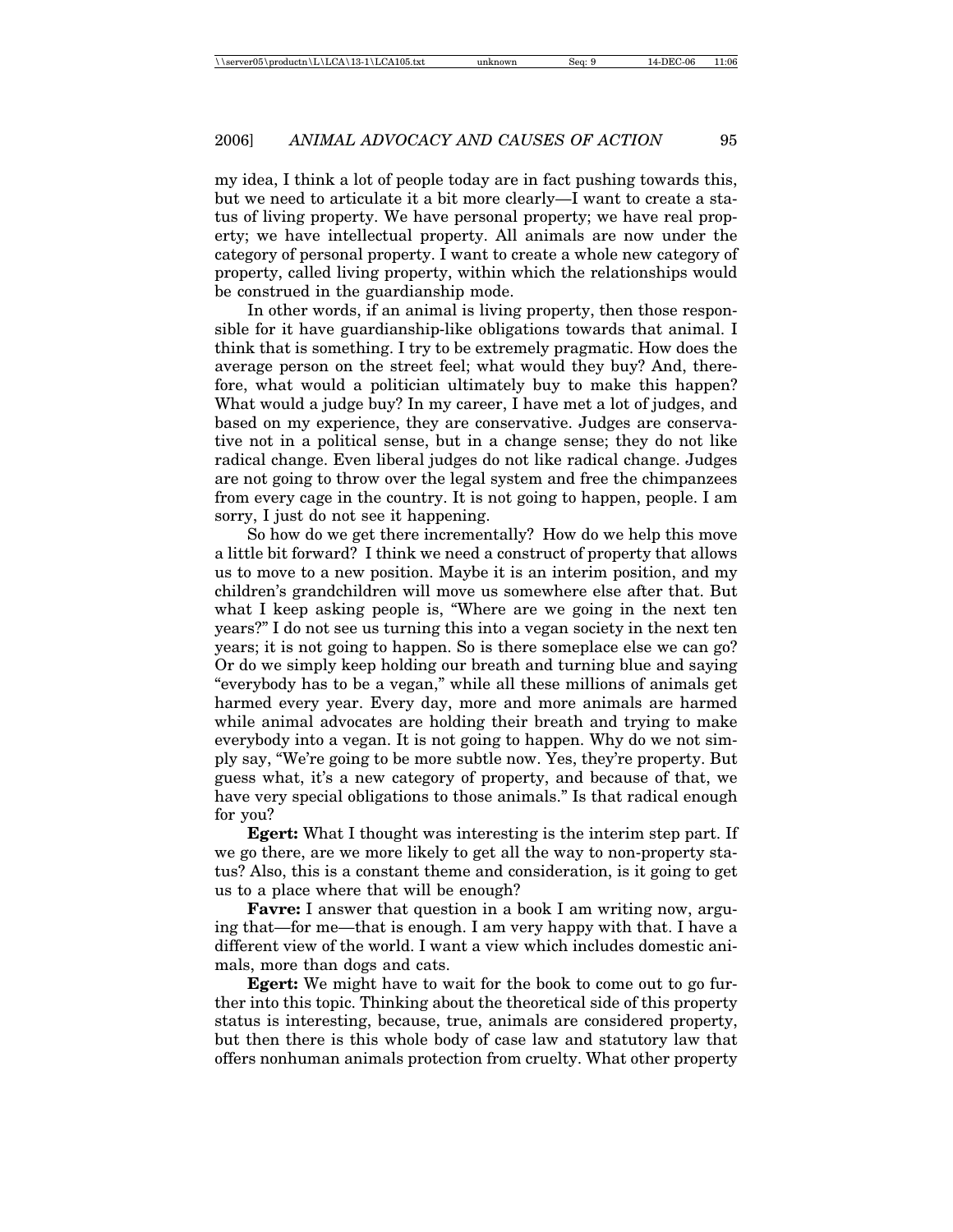out there has a similar protection codified in statute that protects it from the unjustifiable infliction of cruelty? So, let us turn to cruelty statutes. Carter [Dillard], if you can give us a brief overview of state cruelty statutes, how they can possibly be used, and some of their limitations, that would be great.

**Dillard:** Sure. Very simple. Criminal provisions, generally speaking, prohibit the malicious, intentional, or negligent infliction of suffering upon animals.38 They vary with as many states as we have, and generally, they can only be brought by the state. These provisions come with a range of criminal sentences, including probation, and occasionally provide for special disposition to protect the animals.39 Criminal provisions are often noted for exempting farm animals<sup>40</sup> and animals used in research;<sup>41</sup> although my personal opinion is that those exemptions are overrated, mostly because they have not been tried. But these are the basic criminal principles that exist to prohibit what society considers to be the reprehensible, immoral treatment of animals.

**Egert:** I think we are all familiar with the sort of individual cruelty cases involving companion animals, where it is clear that somebody stomped on a dog and that constitutes cruelty. Hopefully, it will be prosecuted and followed up, and the person will be punished. But when we get into other areas with other animals, when we are talking particularly about farm animals—or *farmed* animals—how are laws applied to farmed animals in the states so that they are not completely exempt? And can we use the same structure to attack more institutionalized cruelty, Mariann [Sullivan]?

**Sullivan:** I agree with Carter [Dillard] about the fact that farmed animals themselves are not usually exempted from statutes. What *are* exempted are customary farming practices, as a general rule.<sup>42</sup> There are many variations, fifty states, and such exemptions exist in only about half the states. We are not exactly sure what they mean at this point, because they have not been litigated. But even where such exemptions do not exist, there are a lot of problems in applying state cruelty laws that do purportedly apply to farmed animals in states, including New York, in that kind of context, or really in any institutional context.

<sup>38</sup> *See e.g.* Or. Rev. Stat. § 167.315(1) (2005) (referring to malicious and intentional crimes); Cal. Pen. Code § 597(a) (1999) (referring to malicious and intentional crimes); *see also* Or. Rev. Stat. § 167.325(1) (referring to animal neglect as negligent infliction of suffering); Cal. Pen. Code § 597(b) (referring to animal neglect as negligent infliction of suffering).

<sup>39</sup> *See e.g.* Or. Rev. Stat. § 167.350(2) (regarding the disposition of animals to humane facilities); *see also* Cal. Civ. Proc. Code § 1208.5 (2004) (regarding liens and reimbursement for costs of seized animals).

<sup>40</sup> *See* Or. Rev. Stat. § 167.335(3) (exempting commercially grown poultry).

<sup>41</sup> *See id.* at § 167.335(9) (exempting animal research).

<sup>42</sup> *See e.g.* Wyo. Stat. Ann. § 11-29-113 (2005) (permitting dehorning of cattle); *see also* Or. Rev. Stat. § 167.335(1), (3) (exempting transportation of livestock and commercial poultry).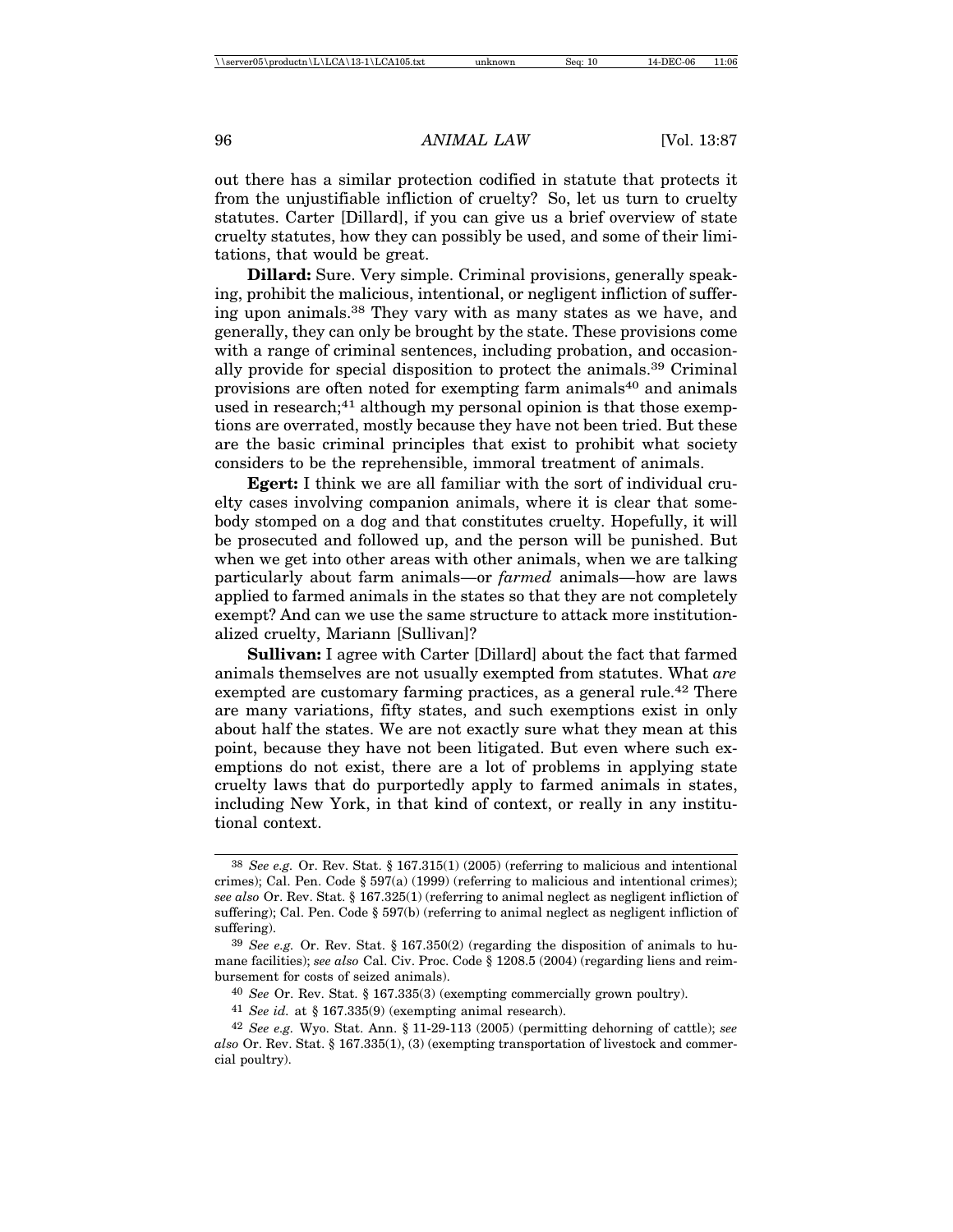Anti-cruelty statutes are very simply worded and do not create a regulatory system, by and large, except in New Jersey, which does have a regulatory system.<sup>43</sup> But even New Jersey pretty much only says that you cannot cause an animal unnecessary or unjustifiable pain.44 So the first problem is that the statutory language is very vague, making it difficult to know exactly what is prohibited in an institutional setting. The proof has to be beyond a reasonable doubt, which is, of course, an extremely high standard. No regulatory system would require that kind of rigorous standard. Plaintiffs frequently have to prove a particular state of mind, either intentional or knowing.45 In a case that Len [Egert and Amy Trakinski] brought, which perhaps he could talk about—the ISE case—a conviction was lost on the fact that the ISE Corporation, on whose behalf two living hens were thrown into the garbage, could not have known that those hens were thrown in the garbage.<sup>46</sup>

Anti-cruelty statutes are publicly enforced of course, as we have gone through. But the District Attorneys (DA) have other things to do, and DAs in rural counties are not likely to want to pursue this kind of action.

Also, there is no inspection system.<sup>47</sup> There is no right to go into a farm and find out whether the law is being broken. These are criminal laws. You must have a warrant to go in and investigate a crime,<sup>48</sup> and that warrant must be based on probable cause to believe that a crime is being committed.49 So you need to have reports coming out, but of course everything is very secretive.

The fact that these statutes are worded in such general terms and are so vague, I think this is probably the greatest single problem in enforcing them. People have been doing this in good faith—confining hens to battery cages, believing it is legal—for years. To bring such people into court and accuse them of a crime, not just of breaking a regulation, not just of doing something they should not have done, but to label it as a crime—a criminal action—and to tell them that as a

48 *See* U.S. Const. amend. IV (providing that "the right of the people to be secure in their persons, houses, papers, and effects, against unreasonable searches and seizures, shall not be violated, and no Warrants shall issue, but upon probable cause, supported by Oath or affirmation, and particularly describing the place to be searched, and the persons or things to be seized").

49 *Id.*

<sup>43</sup> N.J. Stat. Ann. § 4:22 (West 1998).

<sup>44</sup> *Id.* at § 4:22-17(a)(1)–(3).

<sup>45</sup> *See e.g.* Or. Rev. Stat. § 167.315(a) (requiring intentionally or knowingly committing animal cruelty).

<sup>46</sup> *N.J. v. ISE Farms, Inc.*, *\_\_\_* N.J. Super. 49–50 (N.J. Super. L. Div. Mar. 8, 2001) (on file with *Animal L.*).

<sup>47</sup> *See e.g.* N.J. Stat. Ann. § 4:22-46 (West 1998) (New Jersey's statute for the prevention of cruelty to animals authorizes "[a]ny court having jurisdiction of violations of the law in relation to cruelty to animals [to] issue search warrants to enter and search buildings or places wherein it is reasonably believed that such law is being violated." However, the statute does not provide for an inspection system by which individuals may regularly enter property to monitor the prevention of cruelty.).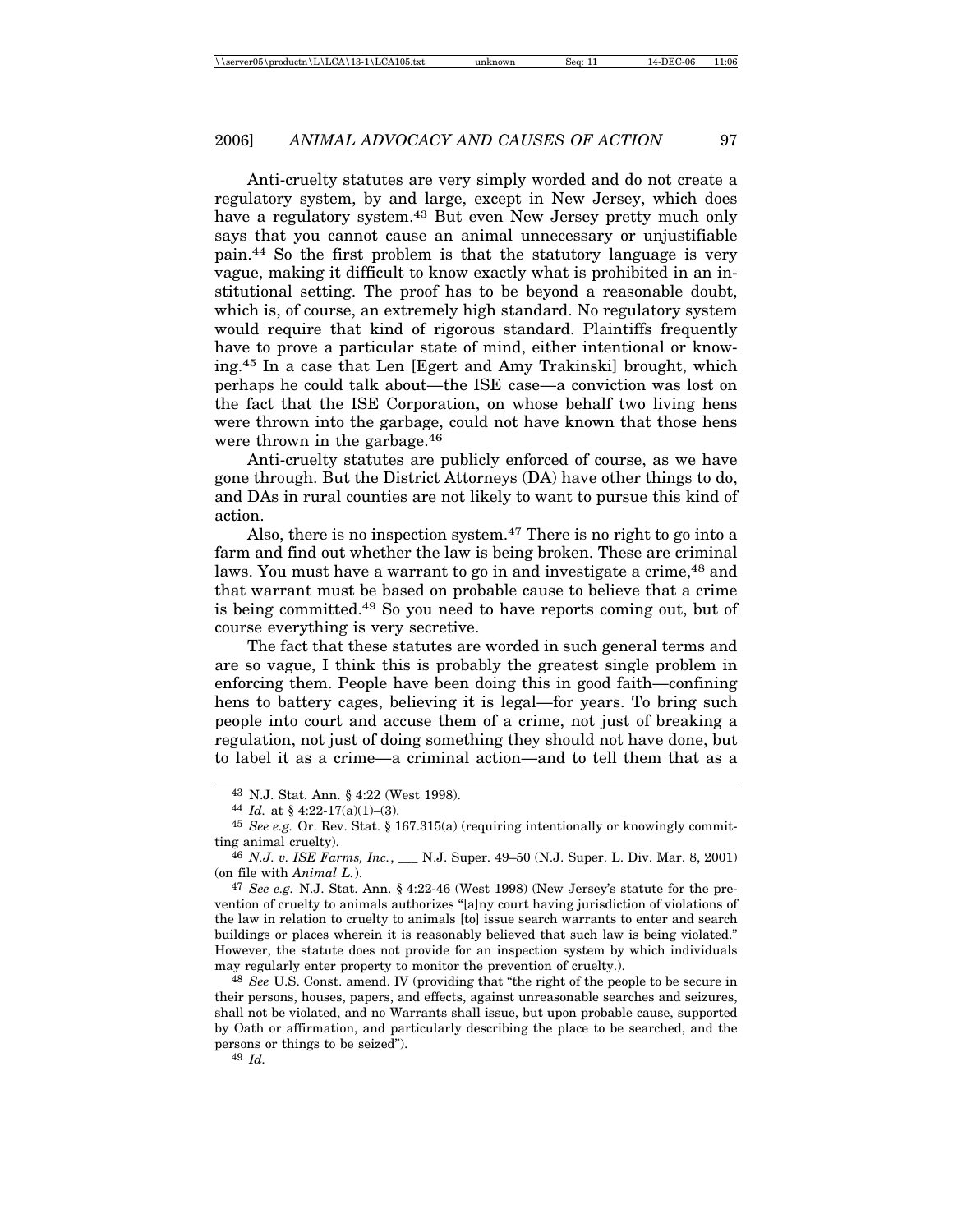result, they have to stop doing this as of now and can no longer be in this business, is a pretty hard thing to ask a court to do. But, as Carter [Dillard] said, it is not necessarily impossible. Maybe Carter [Dillard] could expand on that a little.

**Dillard:** I would say that in every factory farm in the United States today, there is probably a violation of that state's cruelty code going on, whether or not there is a common practice exemption. For instance, there is a case being brought on Tuesday regarding animals that were trapped in the wires of their battery cages.50 The defendant was not charged with using battery cages; he was charged with cruelty, because the animals were trapped in the wires of those cages.<sup>51</sup> And that fine distinction means that we are not challenging the practice itself. So with that in mind, I would say that in every state where there are factory farms, there are probable violations going on. It is not impossible to bring these cases, because as we will discuss, there are private rights of action that allow citizens, Societies for the Prevention of Cruelty to Animals [SPCA], and Animal Control Officers to sidestep recalcitrant DAs. So even in situations that are politically impossible, you may be able to get into court. And if the judge applies the letter of the law and ignores the fact that what he or she is facing is a politically sensitive case, you may win. So I tend to be hopeful about our cruelty statutes and their application to farm animals.

**Egert:** I will just chime in briefly on farm animal prosecutions. Though they are few and far between, I think we need to really look at the potential there. I think Carter [Dillard] is absolutely right; if the court sticks to the letter of the law and really applies it in a fair manner, there is a potential to win those cases and start pushing the envelope, because it is a closed world there. Basically, whatever a factory farm facility wants to do, it can, because nobody is in there watching what it is doing. I will say that I have been pleasantly surprised, and it depends on which judge you go before. Amy [Trakinski] and I originally obtained a conviction on behalf of those two hens at ISE.<sup>52</sup> This was reversed on appeal based on the intent factor—whether or not the employee knew that the hens were alive when he put them in the garbage with the other dead hens.53 But in the process, and this is why sometimes it is good to continue litigation, we got rid of a precedent that was floating around in New Jersey that you had to maliciously treat an animal in order to be convicted of cruelty.54 The court clarified in that case that all you need is a knowing element in your mental state,<sup>55</sup> which was very good according to the SPCA officers, who carry

<sup>50</sup> *See* Harold Brubaker, *Lancaster County Egg Farm Is Cited for Animal Cruelty*, Phila. Inquirer (Jan. 10, 2006) (available at http://www.cok.net/inthenews/011006.php) (discussing the charges brought against Esbenshade Farms).

<sup>51</sup> *Id.*

<sup>52</sup> *N.J. v. ISE Am.*, N.J. Super. 59 (Warren County Ct. Oct. 17, 2000).

<sup>53</sup> *ISE Farms*, N.J. Super. at 49–50.

<sup>54</sup> *Id.* at 45.

<sup>55</sup> *Id.*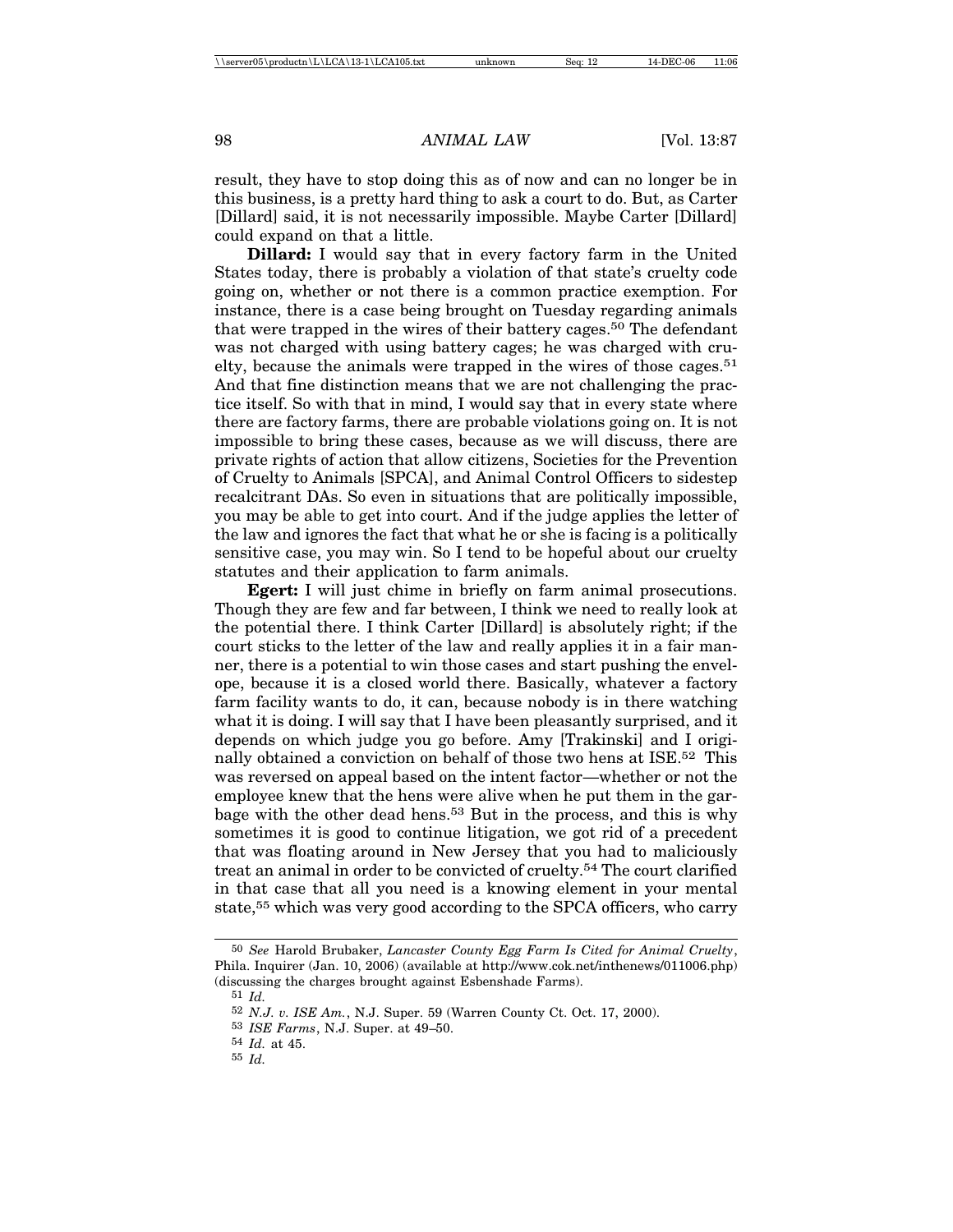around that decision from court to court. Another positive result was that the corporation was trying to claim protection from any and all claims of cruelty under the Right to Farm Act, but the court found that the Right to Farm Act did not apply.56

If I could just go off on one tangent in terms of not getting into facilities, or people who do go into facilities, Mariann [Sullivan] do you want to address a potential justification defense?

**Sullivan:** Yes. Another interesting way in which the cruelty law could come into play in the courts is if one were to happen to have a client—it does not have to be in a factory farm situation, it can be any situation—who has, in their belief, rescued an animal, but they have been charged with either trespassing or stealing that animal. In about half the states, there is on the books (these vary a lot, so I am going to talk about the New York one) a type of justification defense.<sup>57</sup> It is often called the lesser of two evils defense.58 If you will forgive me, I am just going to read through the defense in New York.

Conduct which would otherwise constitute an offense is justifiable . . . [where] [s]uch conduct is necessary as an emergency measure to avoid an imminent public or private injury which is about to occur by reason of a situation occasioned or developed through no fault of the actor, and which is of such gravity that, according to ordinary standards of intelligence and morality, the desirability and urgency of avoiding such injury clearly outweigh the desirability of avoiding the injury sought to be prevented by the statute defining the offense in issue.59

In New York, if somebody takes an animal that is being mistreated (you do not even have to establish that the cruelty to that animal was actually illegal, although it is probably a good idea to be able to do that) this defense could establish that they were not actually guilty of a crime, because they were justified in that act. It is an interesting way of bringing the whole anti-cruelty law into court in the reverse posture. A particularly nice thing about this is that the burden of proof is, of course, reversed.60 The prosecutor has to prove beyond a reasonable doubt that the act was unjustified.<sup>61</sup> So rather than proving that the animal was treated cruelly, as in a typical criminal animal abuse scenario, the state, seeking a conviction for trespass or theft, has to prove that the animal was not treated cruelly, making the taking of the animal unjustified.62

I am not suggesting that anybody go out and steal chickens. Please do not take this to be my suggestion. But if you were in a posi-

<sup>56</sup> *Id.* at 43–44.

<sup>57</sup> N.Y. Penal Law § 35.05 (McKinney 2006).

<sup>58</sup> *Id.*

<sup>59</sup> *Id.* at § 35.05(2).

<sup>60</sup> *People v. Gray*, 150 N.Y. Misc. 2d 852, 855 (N.Y.C. Crim. Ct. 1991) (discussing the burdens of proof in necessity defense cases under N.Y. Penal Law § 35.05(2)).

<sup>61</sup> *Id*.

<sup>62</sup> *Id.*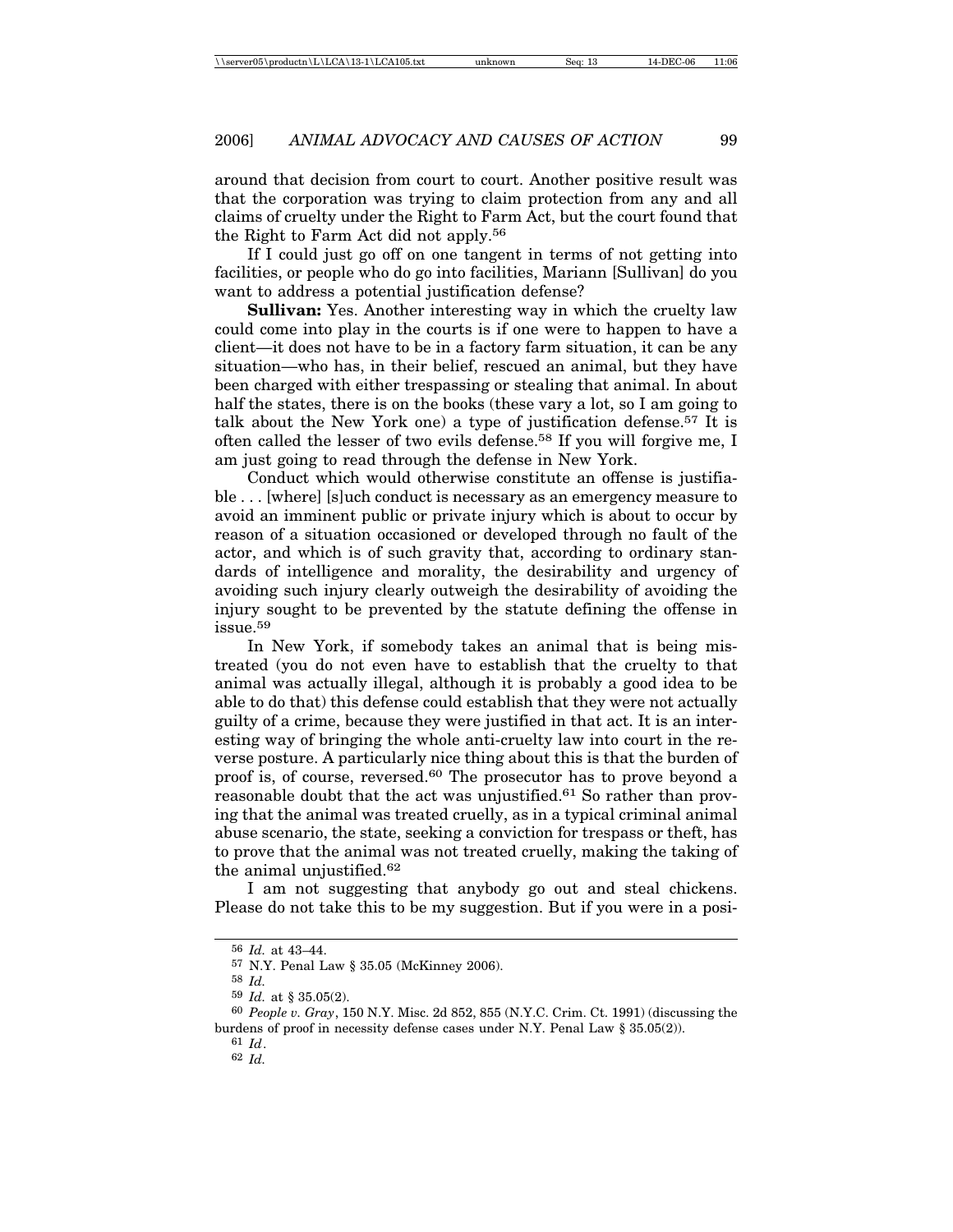tion of representing somebody who is being accused of that kind of crime, this is certainly a defense that you want to keep in mind.

**Waisman:** One other point I want to raise about these cases is, win or lose, we have been talking about what goes on behind closed doors, and the media attention that these cases may get can also be helpful.

**Egert:** I think we are going to have to move along to false advertising and consumer protection. We just have a lot of areas to cover and are trying to leave enough time to allow members of the audience to ask questions. So Carter [Dillard], you have been successful in false advertising and consumer protection claims. Could you just give us a brief summary of what those claims involve?

**Dillard:** Yes, I will try to be brief about it. Essentially, any situation where an animal is used to produce a good or is used in the rendering of a service, the person using the animal will have to advertise the good or service to consumers by making representations. Those representations have to jive with the actual use of the animal and not misrepresent it.63 Advertising is false if it misrepresents the use of animals. This applies equally to animal products as it does to any other consumer product on the shelf. To some extent, the market can help improve animals' lives. Consumers generally want to make ethical choices and purchase goods that cause less suffering to animals. The reason false advertising claims might be a helpful tool for animal welfare and rights litigators is that, by eliminating false advertising in the marketplace, consumers can begin to make more perfect market choices and drive the level at which animals are treated, sort of bring the level of humaneness up by their purchase choices. We can use false advertising as a tool to eliminate deceptive advertising that prevents consumers from making humane choices and thus changing the way that the subject animals are treated. I would not say that it has proven to change conditions, but it has been shown to drive people creating the standards—and creating the advertising—to reconsider (a) whether they want to put the advertising on the product, which is the immediate effect of false advertising law, and (b) whether they want to raise the level at which they treat the animals to meet the advertising, making it true. To the extent that happens, it is good for animals used in goods and services.

**Egert:** By no means are we suggesting that this list of topics is all encompassing. Obviously, we all need to think about what types of

<sup>63</sup> *See* Lanham Act, 15 U.S.C.A. § 1125(a)(1)(B) (West 2006) ("Any person who, on or in connection with any goods or services, or any container for goods, uses in commerce . . . any false designation of origin, false or misleading description of fact, or false or misleading representation of fact, which in commercial advertising or promotion, misrepresents the nature, characteristics, qualities, or geographic origin of his or her or another person's goods, services, or commercial activities, shall be liable in a civil action by any person who believes that he or she is or is likely to be damaged by such act." Note that the Lanham Act currently does not include a requirement for disclosure in its express language, only a requirement that representations made be truthful.).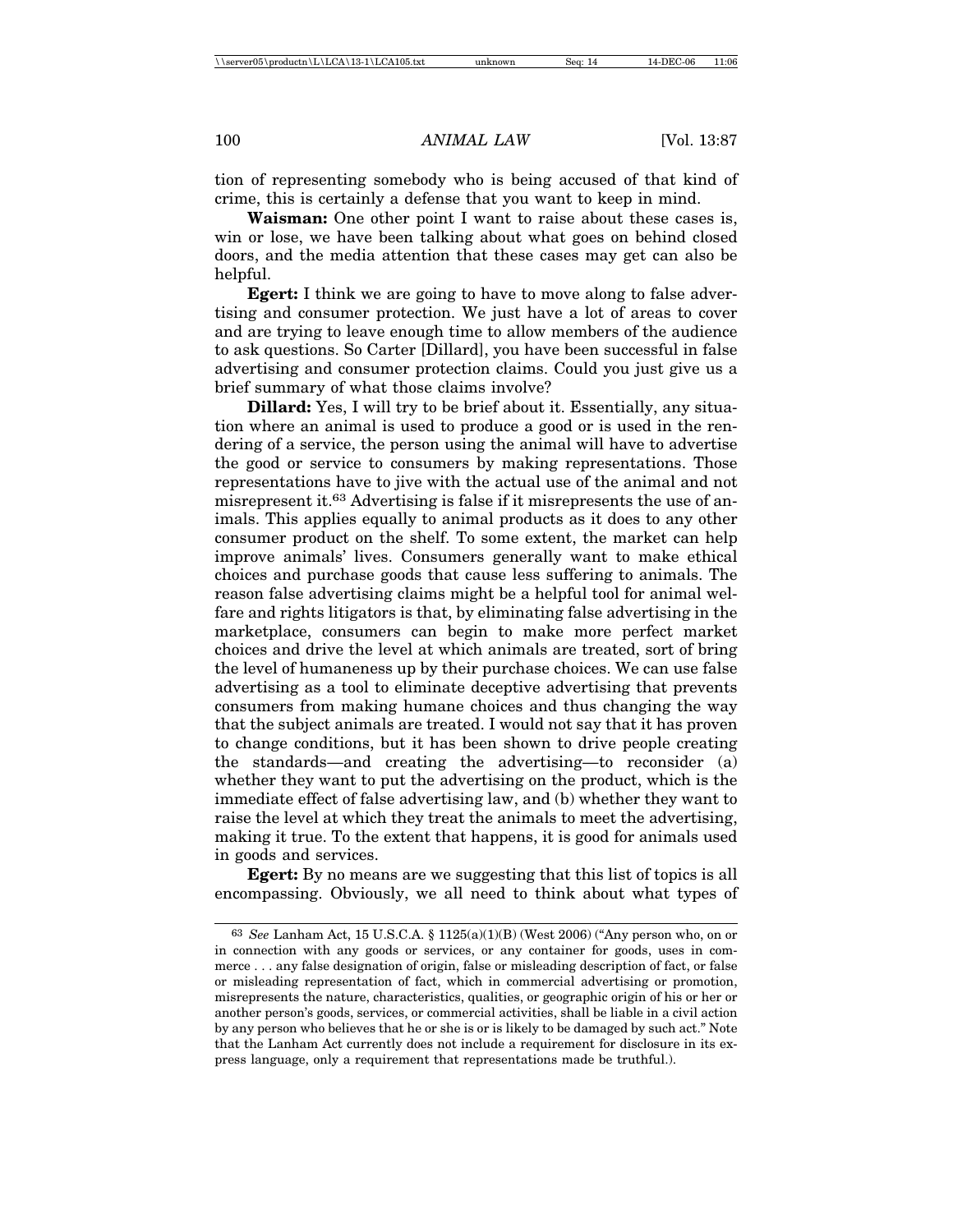claims could be brought and we all should think about that. These are areas where claims have been filed and dealt with. I think it is important that we look beyond that. And in that vein, I turn to Eric [Glitzenstein] and ask a simple question: Laurence Tribe suggested that the Eighth Amendment's prohibition against cruel and unusual punishment seems well suited to the problem of cruelty to animals, given that it does not limit itself with regard to who is being punished.64 What are your thoughts about this?

**Glitzenstein:** It seems like we are going from the very practical to the extremely abstract and theoretical in the flash of the moment. This is obviously a huge topic that I will just touch on very briefly—the concept of using constitutional provisions, including not only the Eighth, but also the Thirteenth Amendment, to really create not only evolutionary, but revolutionary, change in the way that animals are treated under federal law. I think Professor Tribe's suggestion really reflects the kind of opportunities, but also difficulties, that we all face. The reason he suggested the Thirteenth Amendment is because it does not contain a particular word—and that particular word is "person."65 His argument is that the amendment basically prohibits a kind of activity, as opposed to on its face conferring specific rights on a set of entities.66 In particular, it prohibits the institution of slavery.<sup>67</sup> As I presume people know, even though the Thirteenth Amendment was passed specifically to outlaw the slavery of African Americans, it has been widely extended to prohibit any kind of slavery of human beings, broadly defined.68 So the question this raises is, can we look to that kind of constitutional protection, or some other basis in constitutional law, to extend such protections to at least some categories of animals?

This obviously could be an enormous topic in and of itself. I would simply say that it is the kind of issue, as the last panel suggested and others here have already touched upon, that is worth continuing to take a hard look at. It is worth looking for the right opportunity to at least debate the issue, get the concept out there, particularly with regard to certain kinds of animals like chimpanzees, gorillas, bonobos, and other great apes, as to which there is an enormous new range of scientific, cultural, and other kinds of information available to suggest that this presumed gulf between human beings and at least some of our closest relatives is really not quite as wide as people may have assumed.<sup>69</sup>

<sup>64</sup> Laurence Tribe, *Ten Lessons Our Constitutional Experience Can Teach Us about the Puzzle of Animal Rights: The Work of Steven M. Wise*, 7 Animal L. 1, 4 (2001).

<sup>65</sup> U.S. Const. amend. XIII, § 1.

<sup>66</sup> Tribe, *supra* n. 64, at 4.

<sup>67</sup> U.S. Const. amend. XIII, § 1.

<sup>68</sup> *Hodges v. U.S.*, 203 U.S. 1, 16–17 (1906) (declaring the Thirteenth Amendment to be a "denunciation of a condition" that "reaches every race and every individual").

<sup>69</sup> *See e.g.* Dennis O'Neil, *Humans*, http://anthro.palomar.edu/primate/prim\_8.htm (accessed Nov. 17, 2006); Jane Goodall Inst., *Chimpanzee Central: Similarities between Chimpanzees and Humans*, http://www.janegoodall.org/chimp\_central/chimpanzees/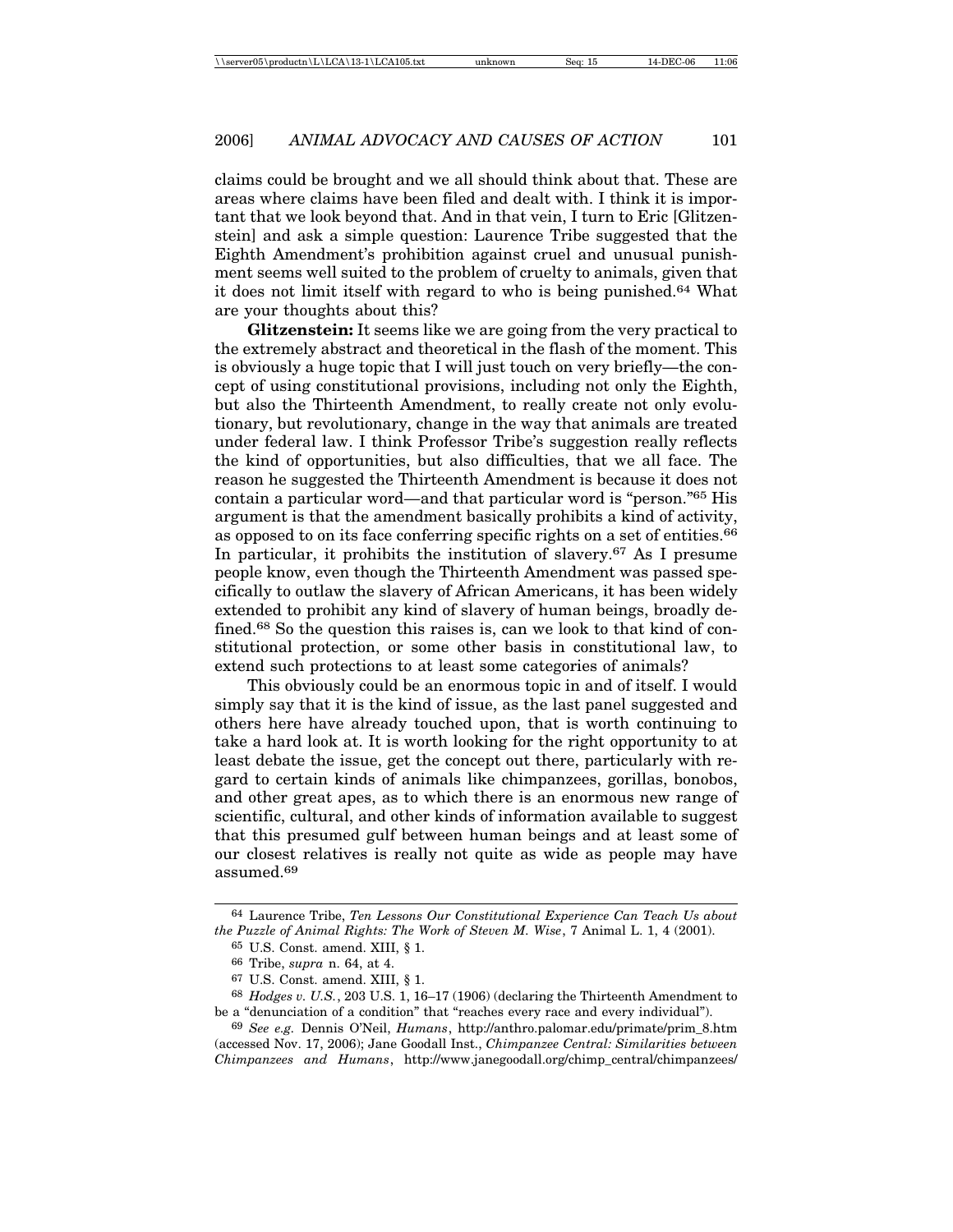My own view is that this kind of case would encounter significant problems, to say the least. For one thing, it is difficult, I think, to define exactly what slavery means in the context of a particular nonhuman animal. The question would be: if slavery applies to the great apes, why would it not also apply to other kinds of animals that are held in captive situations? I think obviously one would—particularly with this federal judiciary and this Supreme Court—rapidly get into the problem of looking to determine the original intent of the Thirteenth Amendment. Clearly, some members of the Supreme Court largely consider themselves to be originalists, which means that they look to the original intent of the framers of whatever provision is in question.70 One would be hard-pressed to imagine Justices Roberts, Alito, Scalia, and the like concluding that that original intent was sufficient to encompass nonhuman animals. Obviously, there are enormous difficulties with that.

Very quickly, the other constitutional provision that I personally think is at least worth taking a continuing look at is the Fifth Amendment. This amendment does obviously apply to persons and says you cannot deprive persons of life, liberty, or property without due process; it has also been held to extend to nonhuman entities, even though it refers to "persons."71

It refers not only to noncitizens, as we know from the recent Guantanamo line of cases,72 but it also applies to, for example, corporations.73 I found it fascinating, when I was doing some research in this area, to look back at the original way in which corporations became recognized as persons in 1886.74 As Justice Rehnquist, of all people, in the later decision noted, the Supreme Court pretty much just made that up without almost any analysis or any argument.75 There was a Supreme Court decision way back then that seemed to assume that it was so obvious that corporations should be given legal rights that they were willing to recognize them as persons without extended discussion of the issue, which probably tells you more about what was going on in

similarities (accessed Nov. 17, 2006) (discussing the similarities and differences between humans and primates).

<sup>70</sup> *See* Jack M. Balkin, *"Alive and Kicking"—A Commentary by Prof. Jack Balkin*, http://www.law.yale.edu/news/1846.htm (Sept. 19, 2005) (stating that Justices Antonin Scalia and Clarence Thomas are both professed originalists); Stephen B. Presser, *Whither the Post-O'Connor Court?* http://www.law.northwestern.edu/news/article\_full .cfm?eventid=2557 (May 1, 2006) (noting Justice Samuel Alito's presumed status as an originalist in a discussion of his impact on the Supreme Court).

<sup>71</sup> U.S. Const. amend. V; David Graver, *Personal Bodies: A Corporeal Theory of Corporate Personhood*, 6 U. Chi. L. Sch. Roundtable 235, 235–36 (1999) ("Near the turn of the century, the Court granted corporations the equal protection and due process rights accorded persons under the Fourteenth and Fifth Amendments.").

<sup>72</sup> *Hamdi v. Rumsfeld*, 542 U.S. 507 (2004); *Hamdan v. Rumsfeld*, 126 S. Ct. 2749 (2006); *Rasul v. Bush*, 542 U.S. 466 (2004).

<sup>73</sup> *First Natl. Bank Bos. v. Belloti*, 435 U.S. 765, 780 (1978); *Brooks v. St. Bd. Funeral Dirs. & Embalmers*, 195 A.2d 728, 733 (Md. 1963).

<sup>74</sup> *Santa Clara Co. v. S. Pac. R. Co.*, 118 U.S. 394, 396 (1886).

<sup>75</sup> *First Natl. Bank of Bos.*, 435 U.S. at 822.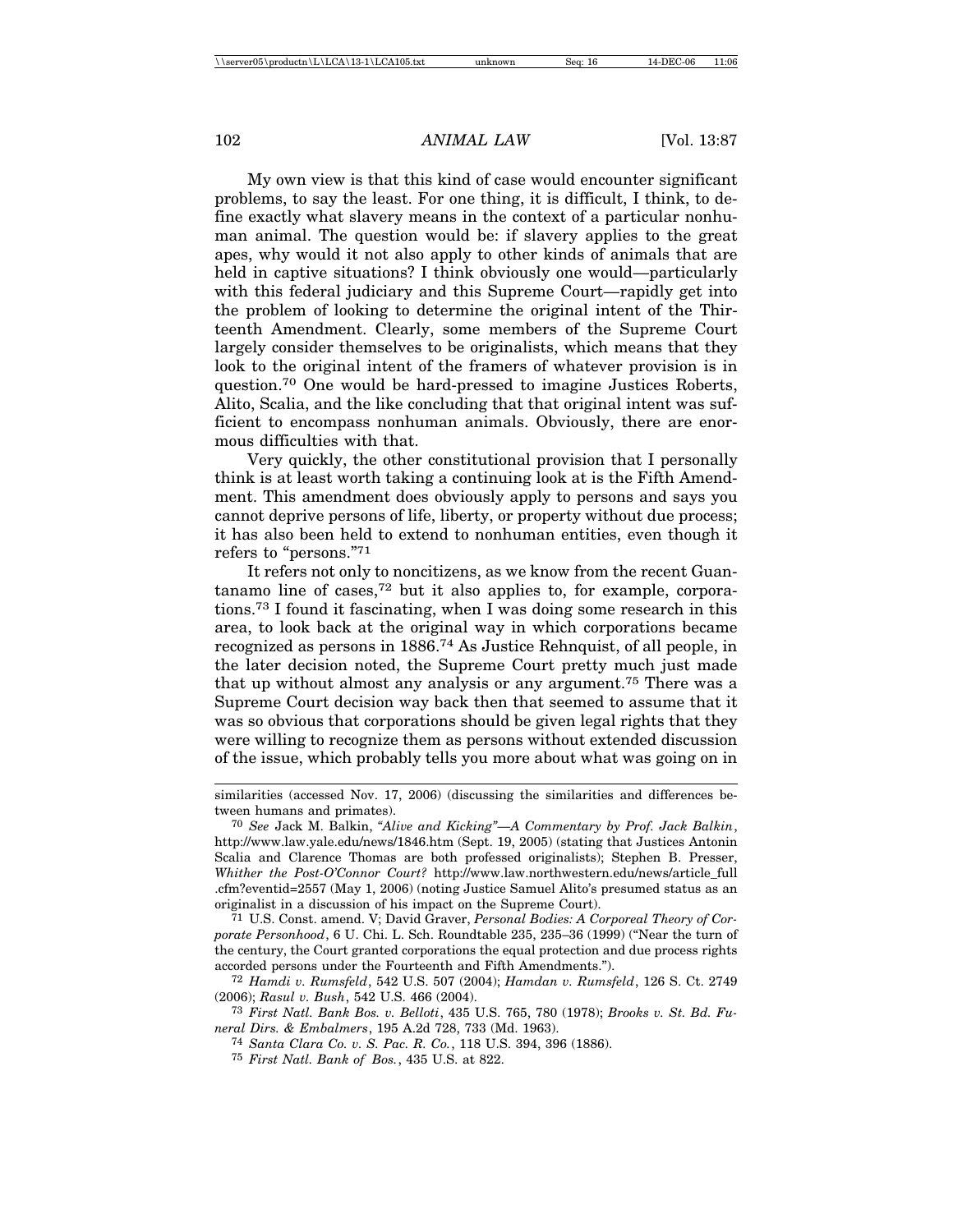1886 in this country than anything else.76 But what it clearly suggests is that there are opportunities, perhaps not today and perhaps not tomorrow, to convince the court that the same kind of expansive view of what a person can be is something that should extend to the kinds of interests we are talking about. So I think that it does at least speak to the appropriateness of what people like Steve Wise, people on this panel, and others are doing in expanding people's consciousness, both legally as well as practically, as to what is possible when you look at constitutional protections. I think that is probably sufficient for an overall introduction.

The only other area that feeds into all that is using the habeas corpus statute as a potential avenue, and the Constitution's habeas language actually does not contain the word "person" either.<sup>77</sup> Once again, I think arguing that the habeas corpus provisions can be used to, at least at this juncture in time, address a specific animal's interest is obviously farfetched. That is not to say it is not worth thinking about, and perhaps even bringing a case. And I am one who thinks that there may be some value to bringing a case, particularly with regard to one of the great apes, in the right factual context, for publicity purposes and to use it as a vehicle for getting people like Jane Goodall and Roger Fouts and others into a courtroom to testify on Court TV and really sort of raise the profile of peoples' thinking on this issue. I do not think that is too farfetched a notion, even if legally it may have not a great chance of success. So I just throw that out as a provocative thought that we perhaps can pick up on later.

**Egert:** I think it is very important to see the big picture and look at what potentially is down the line so that we can do the hard work of figuring out incrementally, as was raised earlier, what cases and steps are going to lead to that, or at least to an ability to make those arguments and really have them heard in court. So thanks for that overview. At the same time, maybe we could get that corporation decision for the animals, where the court just says it without having those incremental steps, although I doubt that is likely to happen.

**Glitzenstein:** Just one point that I neglected to mention. People tend to look at this personhood thing as an all or nothing proposition, and I think what the corporation example shows is that it is not. The courts have actually been rather nuanced in their approach as to what rights corporations have. Courts have said that corporations have certain limited First Amendment rights, and certainly due process rights when it comes to property, but they obviously do not have the right to vote.78 Corporations do not have full liberty rights; there are all kinds of rights they do not have.79 So I think one way of approaching the whole concept of personhood is by saying, "Look, the courts for more

<sup>76</sup> *Santa Clara Co.*, 118 U.S. at 396.

<sup>77</sup> U.S. Const. art. I, § 9, cl. 2.

<sup>78</sup> *First Natl. Bank of Bos.*, 435 U.S. at 779, 784.

<sup>79</sup> *Id.* at 778, n. 14.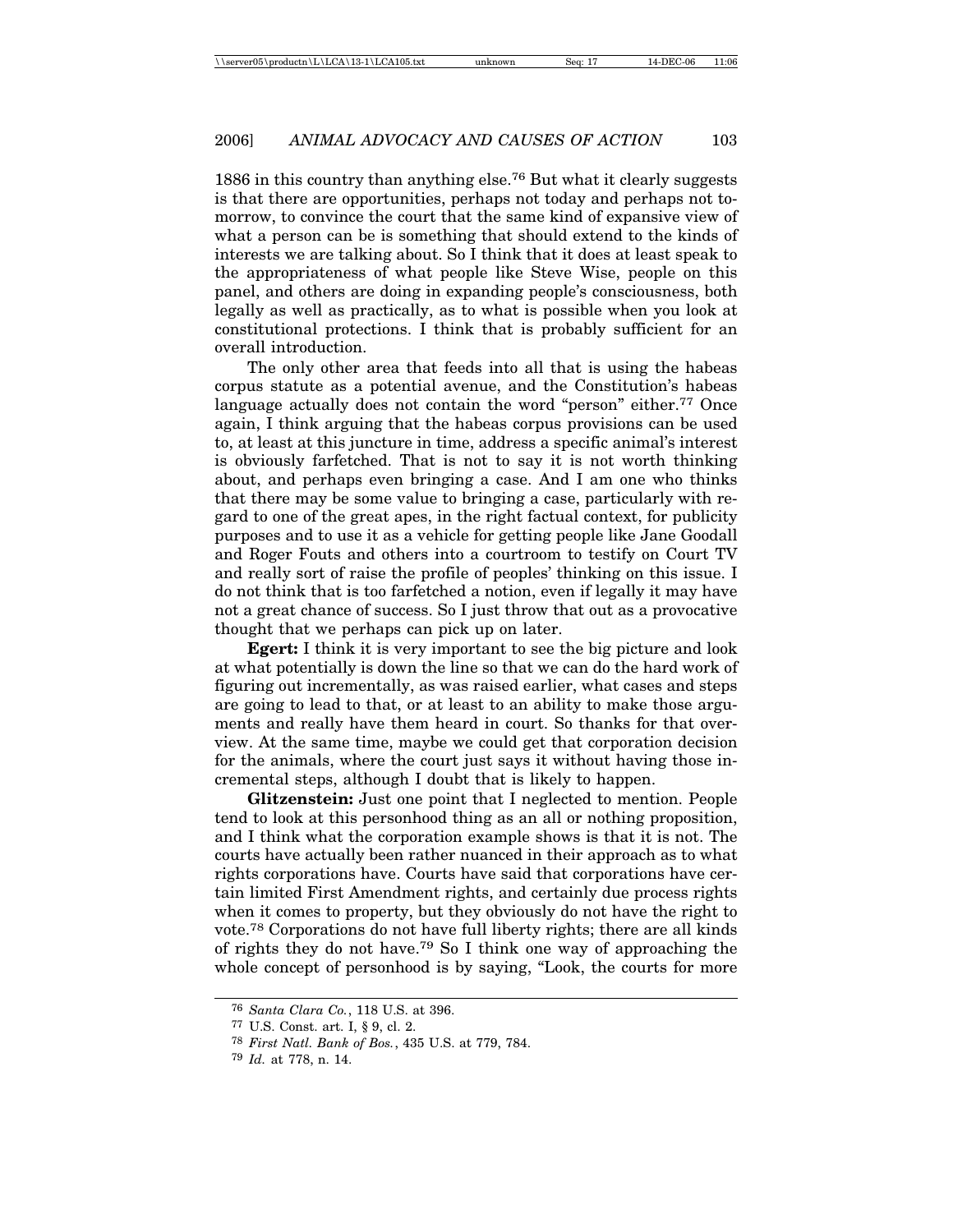than one hundred years have had no trouble having a fairly nuanced flexible notion of what personhood can mean. And it doesn't necessarily imply this whole slippery slope problem is going to come in if you just simply say, well the right not to be tortured doesn't imply the right to vote, or the right never to be subject to any form of captivity." I think it does allow a sort of line drawing in the history of constitutional law. It shows that, if nothing else, courts have proven themselves to be rather adept in engaging in that kind of fine line drawing when they regard it as necessary.

**Egert:** One of the cases Mariann [Sullivan] mentioned that we handled was prosecuted on behalf of Gene Bauston at Farm Sanctuary, as an individual.80 And it was one of those unique situations where we found a provision, in this case, under state law in New Jersey, where an individual has a private right in certain low-level offenses, within which animal cruelty fell, to go in as an individual, file a criminal complaint, and hire an attorney to represent the complainant on behalf of the state.81 Our role in that case was representing the state of New Jersey on behalf of Gene Bauston at Farm Sanctuary, which thrilled us, because we had control and could prosecute this factory farm for abusing their hens.<sup>82</sup> Are there other examples of which the panel is aware? And are there other opportunities in that regard?

**Favre:** The North Carolina statute is one, but not identical, because it is more limited in nature.83 In North Carolina, "any person" this is the actual phrase used—can enforce the cruelty law of the state.84 That is the hook that the Animal Legal Defense Fund (ALDF) used when it went into North Carolina and took out, I forget how many hundreds of animals, in one particular hoarding situation.<sup>85</sup> It also had the effect of encouraging the prosecutor to ultimately bring criminal charges that went in parallel to our civil action.<sup>86</sup> Unfortunately, they are both still ongoing after well over a year of activity, again suggesting that this is not a trivial activity in which to be engaged.87

**Waisman:** I just want to clarify that the North Carolina statute allows for a civil action, as opposed to the criminal.88

**Sullivan:** And I just want to clarify, not that I am any expert on the North Carolina statute, but even though procedurally it is probably the best in the country, substantively it is probably the worst. It

86 *Id*.

<sup>80</sup> Farm Sanctuary, *Egg Corporation Appeals Cruelty Conviction: Contends That Hens Can be Discarded Like Manure and that Disposing of Live Hens in Trash Can is Legal*, http://www.farmsanctuary.org/media/pr\_eggs.htm (Feb. 25, 2001) (press release regarding the ISE case).

<sup>81</sup> N.J. Stat. Ann. §§ 2A:15-18 (West 2000).

<sup>82</sup> Farm Sanctuary, *supra* n. 80.

<sup>83</sup> N.C. Gen. Stat. § 19A-2 (Lexis 2005).

<sup>84</sup> *Id.*

<sup>85</sup> ALDF, *Resources: ALDF v. Woodley*, http://www.aldf.org/resources/ details.php?id=162 (Mar. 31, 2005).

<sup>87</sup> *Id*.

<sup>88</sup> N.C. Gen. Stat. §19A-2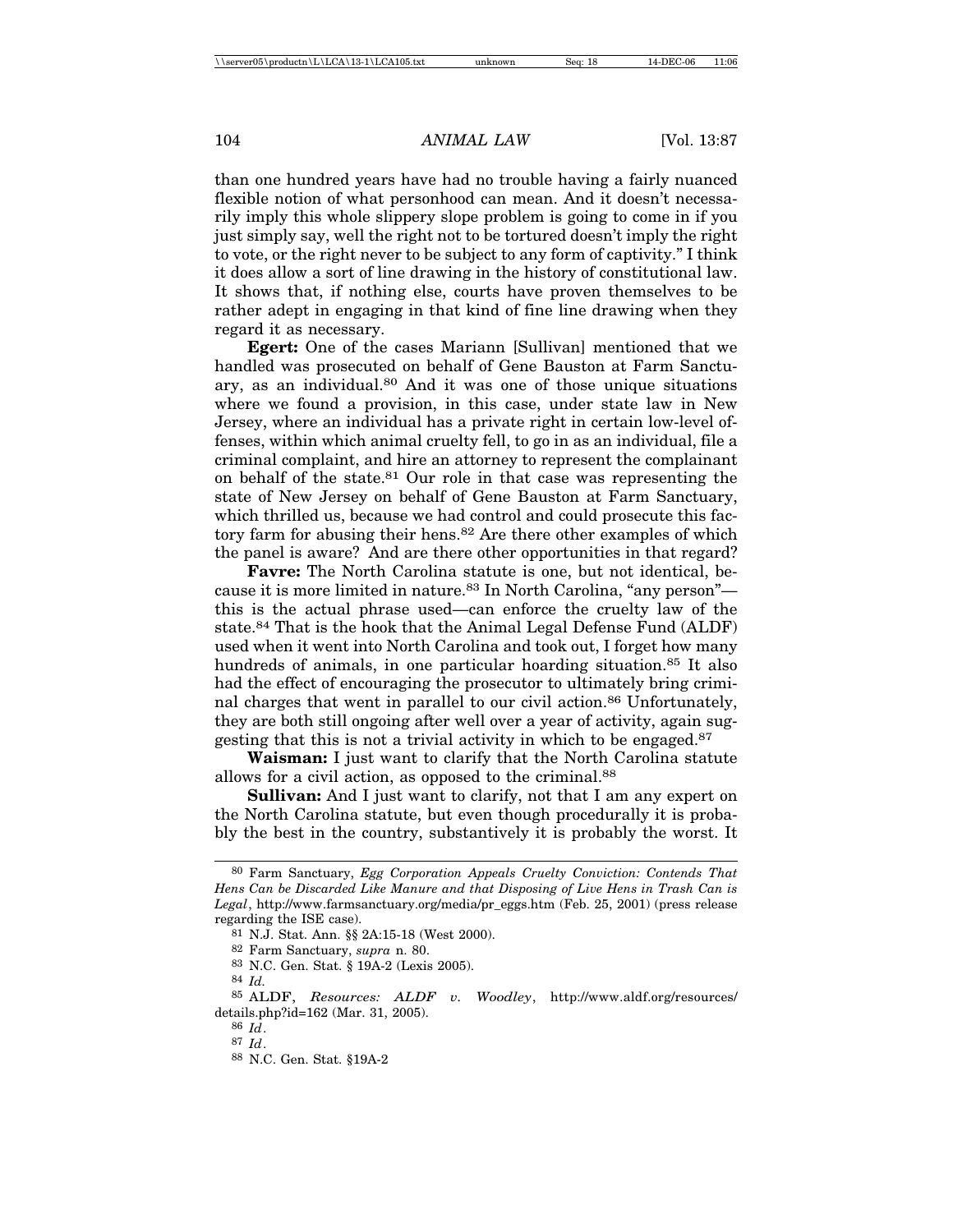exempts virtually everything the drafters could think of exempting.<sup>89</sup> So it is interesting that they were willing to be very progressive on one end and very conservative on another. It kind of works together.

**Egert:** One of the most frustrating things, no matter what we do—animal protection, animal rights, or animal advocacy—is when state and federal agencies fail to even enforce existing laws. The more we can find ways to get in and do this ourselves on behalf of nonhuman animals, the better off we are going to be, if this continues to be the structure—relying on agency action to enforce the laws. Carter [Dillard], did you mention you had something else to say in terms of private rights of action?

**Dillard:** There exists what is generally called a private attorney general statute. It is simply any situation where a private entity steps in to enforce a law on behalf of public interests.90 Probably the most well known statute was in California, up until its change two or three years ago pursuant to a state initiative, that allowed private citizens to bring unfair competition cases against businesses that were violating any state law, including cruelty laws.91 The statute gave In Defense of Animals a toehold to bring a cruelty case against a *foie gras* producer in California, and that litigation, along with what was at the time a sort of budding state lobbying front, resulted in state legislation banning the production and sale of *foie gras* in the state.92 It was a great substantive win, banning a horrific practice. Unfortunately, the cause of action fell shortly thereafter.

The trend is that activists find a cause of action and file a suit, and then the various trade associations and the institutions with whom they work to identify our lawsuits jump on the causes with state legislation and snuff them out. But I encourage people to think that it is not always that way. Of course, you can find friendly legislatures and get these causes of action inserted into state law. That is something we should be looking towards prospectively, not that we are losing causes of action, but that we should be creating them.

**Egert:** And on the federal level, Eric [Glitzenstein], are there examples that we could look to in terms of designing that legislation or getting those protections?

**Glitzenstein:** There are a whole series of federal laws that we use in the absence of a strong citizen suit provision of the Animal Welfare Act (AWA), as well as other provisions specifically geared toward animal protection, that we have employed to safeguard and pursue the

<sup>89</sup> *Id.* at §19A-1.1.

<sup>90</sup> Jeremy A. Rabkin, *The Secret Life of the Private Attorney General*, 61 L. & Contemp. Probs. 179, 179 (Winter 1998).

<sup>91</sup> League of Women Voters, *Proposition 64: Limit on Private Enforcement of Unfair Business Competition Laws: State of California*, http://www.smartvoter.org/2004/11/02/ ca/state/prop/64/ (accessed Nov. 17, 2006).

<sup>92</sup> Cal. Health & Safety Code Ann. §§ 25980–84 (West 2004).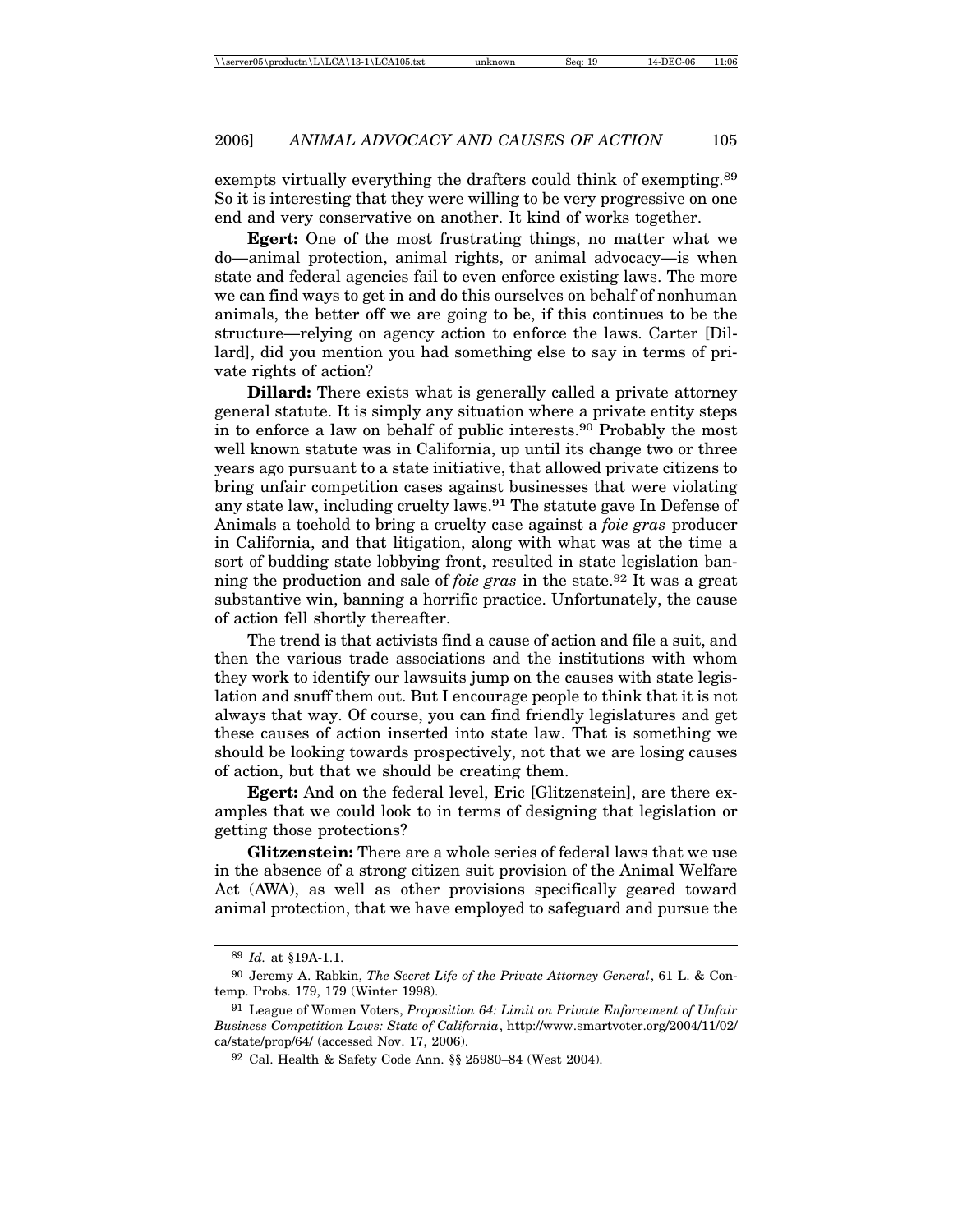interests of animals.93 These laws range from the Endangered Species Act (ESA) to the Clean Water Act to the Toxic Substances Control Act, and many others.94 I think the ESA is one that is worth profiling, both because it has a very far ranging and effective citizen suit provision that I think could serve as a model for virtually any other state or federal law, and also because those of us who are actively litigating in this area have, in fact, employed the ESA in some contexts pretty much as a direct animal welfare statute.<sup>95</sup>

The example that Kathy [Meyer] mentioned in the last panel, the *Ringling Bros.* case, was brought under the ESA, which prohibits the taking of listed animals not only in the wild, but also in captivity—a little known fact.96 That case was brought directly under the broad citizen suit provision of the ESA.97 Let me disagree with David [Favre] a little bit on this: to me, it does not matter really who the plaintiff is, as long as you can bring a lawsuit and effectively accomplish the result you want. I think animals may be different from human beings in at least one respect, which is that as long as their interests are being addressed, I do not think they care that much what their designation under the law is. I may get some disagreement on that, but to me it has to be an entirely functional test. Are you in fact accomplishing the result of reducing the cruel, inhumane treatment of animals, or are you not? And if John Doe is the one who is bringing the case, who cares?

In the ESA context, I do not think standing has turned out to be a huge barrier to bringing those cases. Because of the citizen suit provision, the cause of action has not proven to be a serious problem. In particular, and I am talking mainly in the wildlife context—it is more of a problem in the captive animal context—the statute, on its face, allows any person to bring a lawsuit.98 It essentially eliminates, with that language, any kind of zone of interests requirement. You do not have to worry about prudential standing, which has proven to be a problem in a number of areas. The ESA also allows litigation to be brought against two critically important classes of entities: violators and implementers of the statute.99 The class of violators includes, broadly speaking, any corporation, private party, municipality, or state government.100 This is obviously subject to Tenth and Eleventh Amendment limitations, which have proven to be something of a prob-

<sup>93</sup> *See generally* Meyer Glitzenstein & Crystal, *Wildlife & Animal Protection*, http:// www.meyerglitz.com/wildlife.html (accessed Nov. 17, 2006) (summarizing cases brought on behalf of animals by Meyer Glitzenstein & Crystal, and some of the federal statutes employed) [hereinafter *Wildlife & Animal Protection*].

<sup>94</sup> *Id*.

<sup>95</sup> *See e.g. ASPCA v. Ringling Bros.*, 317 F.3d 334 (D.C. Cir. 2003) (one case in which an animal welfare organization brought a claim under the ESA).

<sup>96</sup> *Id.*; The Endangered Species Act of 1973, 16 U.S.C.A. § 1538(a)(1) (West 2000)

<sup>97</sup> 16 U.S.C.A. § 1540(g).

<sup>98</sup> *Id.* at § 1540(g)(1).

<sup>99</sup> *Id.* at § 1540(g)(1)(A).

<sup>100</sup> *Id*.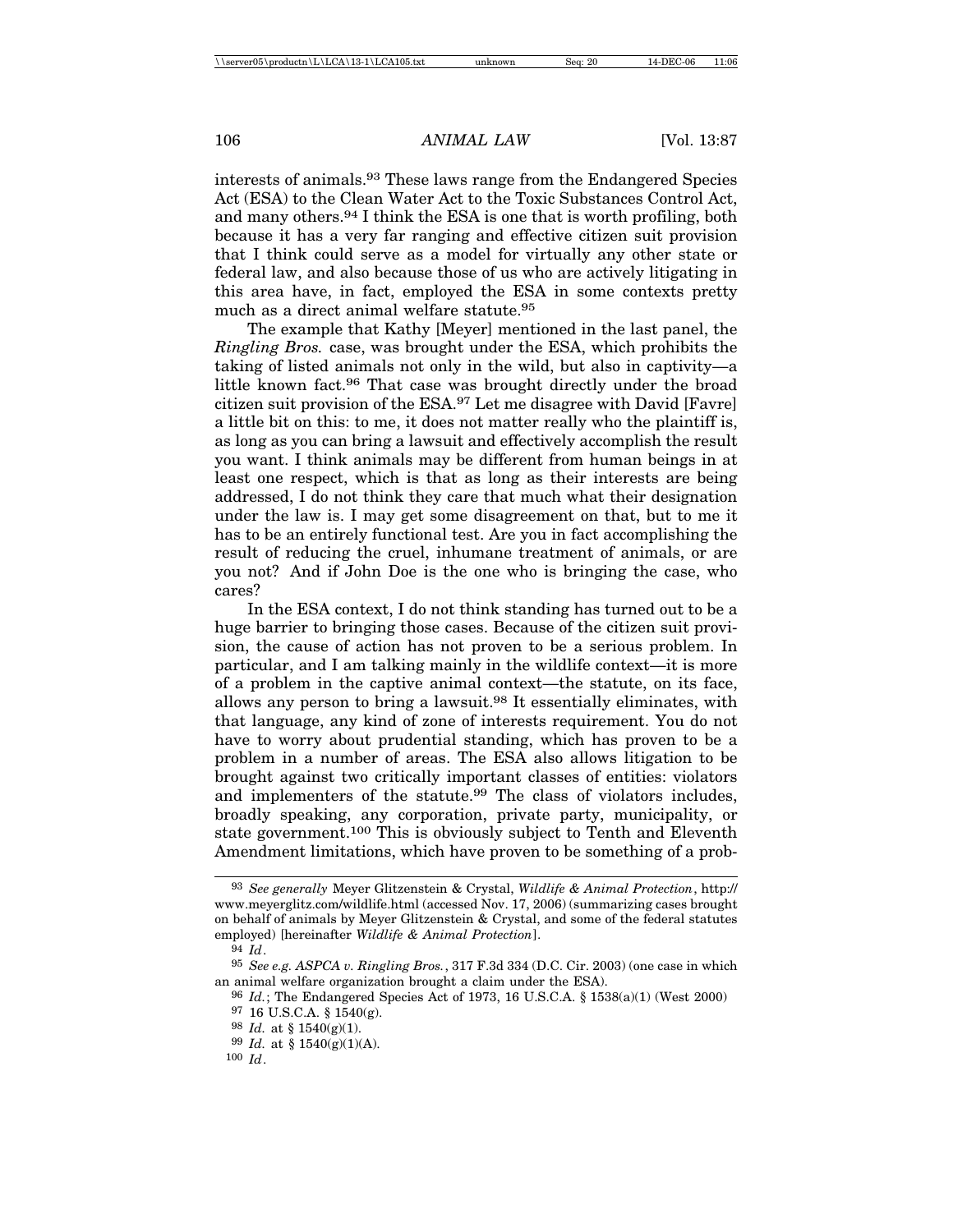lem.101 The class of implementers includes entities such as the Department of the Interior and the Department of Commerce, who are subject to litigation for failing to carry out mandatory duties under the law. These duties include not only the failure to list species, but also the failure to protect habitat, and in some instances, the failure to extend other protections to the list of endangered and threatened species.102

Finally, and of particular value to those of us who must figure out not only how to bring these cases, but how to keep bringing them, the ESA has a very favorable and broad attorneys' fees provision under which, if you prevail, you could actually get a court to award attorneys' fees so you can bring your next case.103 I think the ESA actually provides a good blueprint for how these cases can be brought. However, one thing I would say is: the fact that many lawsuits have been brought under the ESA—and there are many—has not shamed the federal government into effectively implementing the law. In fact, it is arguable that, if anything, the fact that the government knows it can sit back and wait for private parties to bring litigation may have had the effect of suppressing enforcement, which I do not believe would have ever been substantial, anyway, given the resources available. But it is sort of an empirical example of where that shaming effect has certainly not been the case.

The other aspect of the ESA I would mention—I do not know if there was discussion before I came in—is the *Cetacean Community* case from the Ninth Circuit, with which a lot of you may be familiar.104 In that case, the Ninth Circuit determined whether or not something called the Cetacean Community could itself bring a lawsuit under the ESA.105 It concluded that although Congress could, in principle, confer standing on animals under Article III that could be brought by some kind of a next friend or someone on behalf of the animals, the Cetacean Community was not a person within the meaning of the ESA's citizen suit provision.<sup>106</sup> This was a kind of narrow analysis of what "person" meant within that particular context. But just to tie it back to what we were talking about a moment ago, this case will probably prove to be very unhelpful in other contexts in which people try to argue that animals can be considered persons within various legal constructs. The Ninth Circuit said that however you read the word "person," Congress did not mean for it to encompass that "community" or to broadly read

<sup>101</sup> *See* Mercer U. Sch. L., *Virtual Guest Speakers: Professor Susan Smith, Willamette University College of Law: The Endangered Species Act Comes to the City*, http:// www.law.mercer.edu/elaw/ssmith.html (accessed Nov. 17, 2006) (discussing how the Tenth and Eleventh Amendment limits on federal power may limit actions under the ESA).

<sup>102</sup> 16 U.S.C. § 1540(g).

<sup>103</sup> *Id.* at § 1540(g)(4).

<sup>104</sup> *Cetacean Community v. Bush*, 386 F.3d 1169 (9th Cir. 2004).

<sup>105</sup> *Id.* at 1171.

<sup>106</sup> *Id.* at 1176.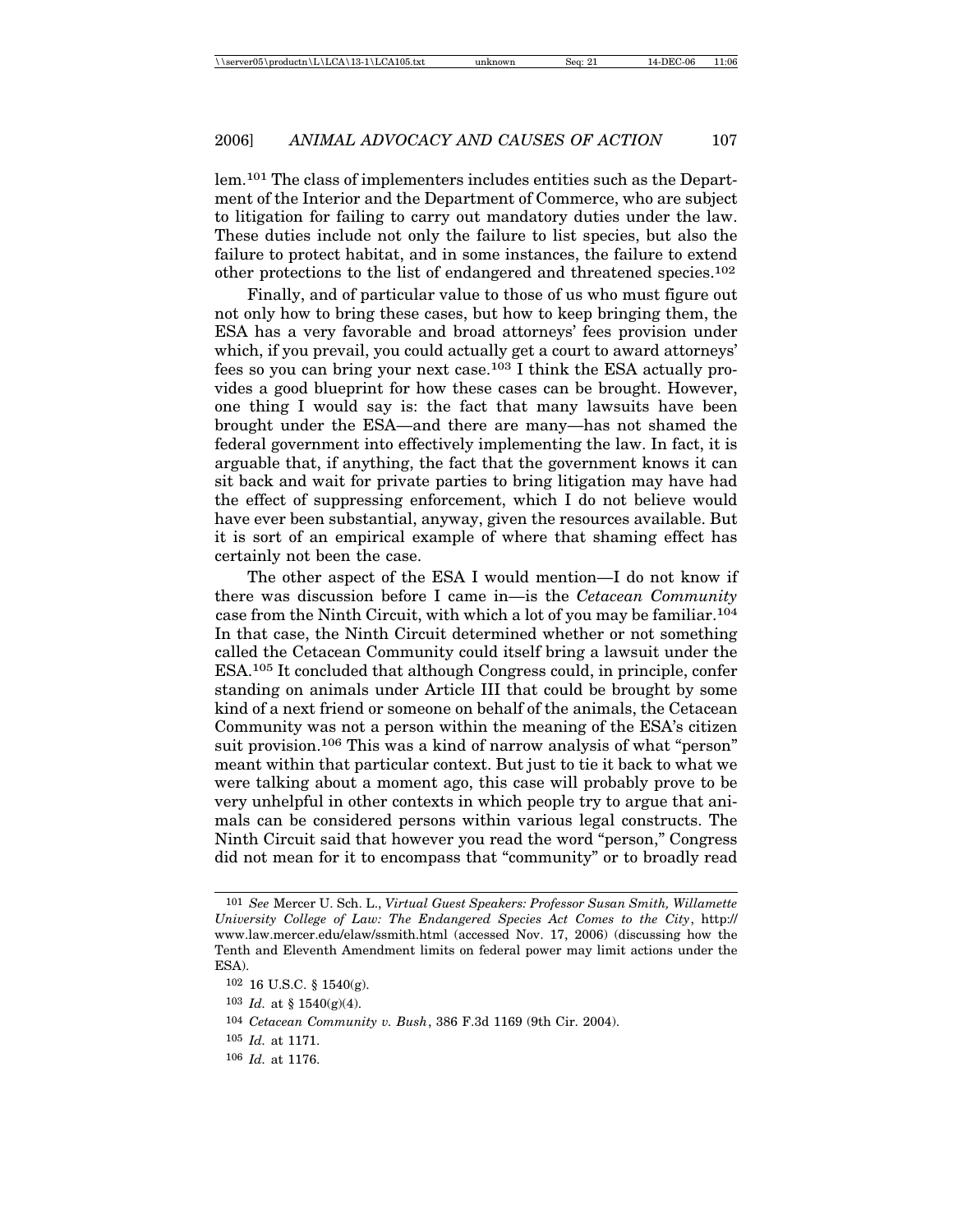other animals in under the ESA.107 So that is sort of a cautionary note for people to be aware of.

**Egert:** Although the federal agency was not—and probably never will be—shamed into changing its behavior, it is important to note that the resulting public awareness is just as significant. I think just by bringing these litigations, we can make the public more aware of the failures of government agencies to do their jobs in many respects. That is important in and of itself.

We have heard previous mention—I think Eric [Glitzenstein] mentioned it, and also Kathy [Meyer] in the prior panel—of creating a citizen suit provision in the AWA. Mariann Sullivan has a specific proposal regarding that.

**Sullivan:** It is actually not my proposal; the New York City Bar Association adopted this proposal several years ago.<sup>108</sup> Kathy [Meyer] very passionately advocated for a citizen suit provision for the AWA, and I will try to do the same. The Committee on Legal Issues Pertaining to Animals felt that, even though it is very difficult to imagine Congress passing such a thing, it was a good vehicle for the bar association to advocate for, to bring to other bar associations, and to perhaps bring to the American Bar Association at some point, if we can get enough support. Lawyers like standing, because it means they get to bring lawsuits, and it is also a good educational tool to teach people a little bit about animal law in the bar association context.

The Committee put together this proposal, and since then, *Cetacean Community v. Bush* has come out.109 Although this case has very bad implications in a number of ways, it did reinforce our position, in that if Congress wanted to give standing to animals, it could.110 This was stated in very strong language. Of course, it is dicta, and it is the Ninth Circuit, but still there it is, in print. This is the only court that has ever addressed the issue.

Starting off with bad enforcement, also since we first proposed this, the United States Department of Agriculture's (USDA) Office of the Inspector General (OIG), which you have just got to love, has come out with the fourth in a series of audits over about the past ten years, of the Animal and Plant Health Inspection Service (APHIS).111 APHIS is the division of the USDA that enforces the AWA.112 The audit report is scathing; it is a great read. You should go on the site and read it if you can, because it is just unrelenting in its criticism. I think things have probably gotten even worse under the Bush Administration; the

<sup>107</sup> *Id.* at 1177–78.

<sup>108</sup> Assn. of the Bar of the City of New York, *Report of the Committee on Legal Issues Pertaining to Animals of the Association of the Bar of the City of New York Regarding Its Recommendation to Amend the Animal Welfare Act*, 9 Animal L. 345 (2003).

<sup>109</sup> 386 F.3d 1169.

<sup>110</sup> *Id.* at 1176.

<sup>111</sup> USDA, *Audit Report: APHIS Animal Care Program Inspection and Enforcement Activities*, http://www.usda.gov/oig/webdocs/33002-03-SF.pdf (Sept. 30, 2005). 112 *Id.* at i.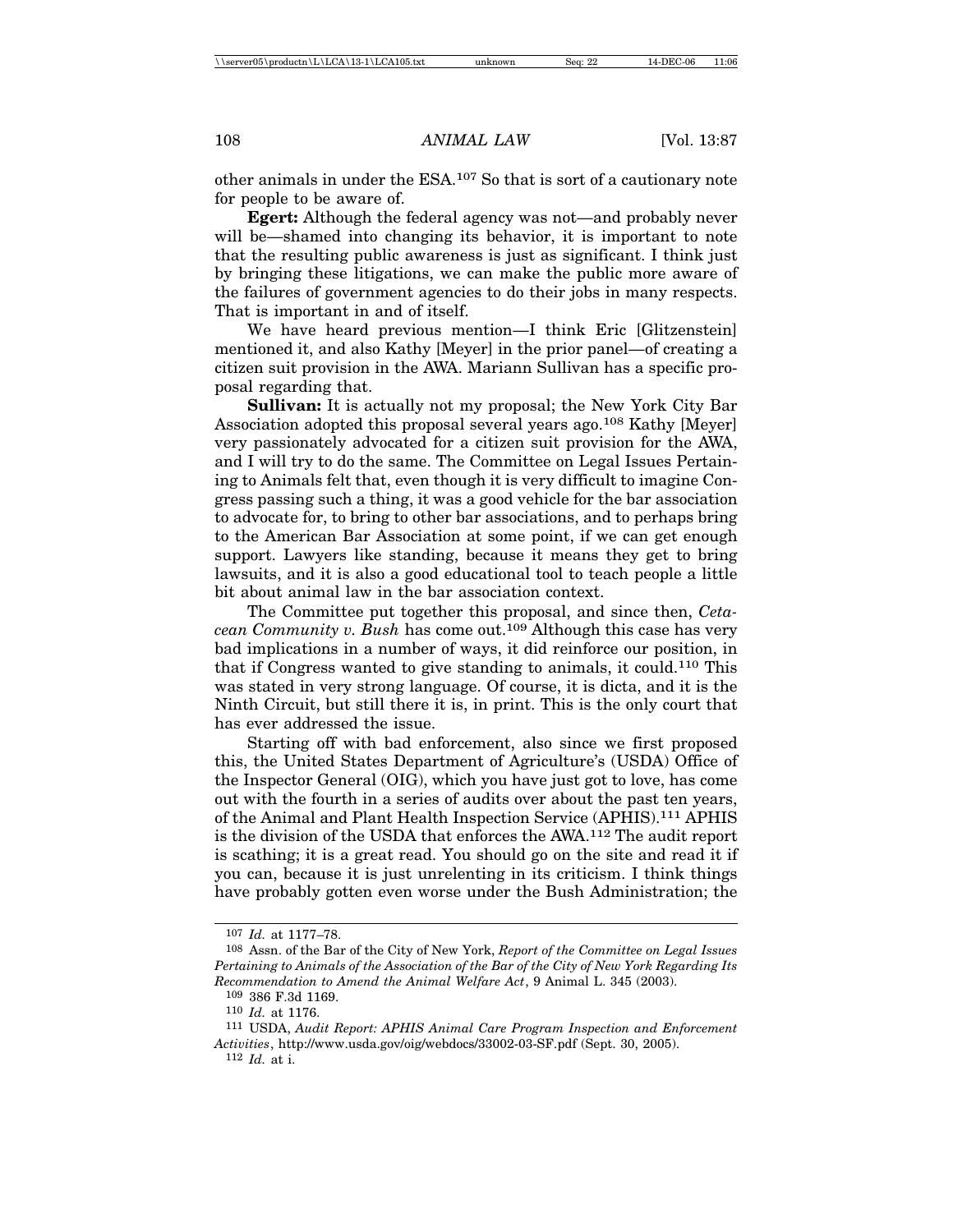country is divided into regions, and particularly in this region—the eastern region—the USDA has completely abdicated enforcement. I think that only a third of the number of cases have been brought this year, compared with the year before. Also, the OIG is critical of the practice of APHIS—the eastern half of it—of allowing violators to use fines to improve their facilities, such that these fines are not even a cost of doing business. The USDA audit report is a great report. It is very, very critical in tone, and seems to show that the agency is not doing its job, so it is a great argument for the idea that there should be a citizen's enforcement mechanism.

The easy thing to do, if you can get Congress to do it, is to just create a private cause of action. It could be exactly the same as in the ESA or a lot of environmental statutes. That is not a particularly complicated thing. We also addressed the question of standing, which is a bit more complicated. Eric [Glitzenstein] does not seem to think standing is a problem anymore, that we could just secure plaintiffs with aesthetic injury. Maybe that is the case. Maybe we overreact to the idea that it would be difficult. But we propose two ways of ensuring that the plaintiff has standing. One is to give animals standing, which sounds very radical. I suppose it is radical, but according to *Cetacean Community*, Congress can do it.113 The important thing is, this is not like giving animals a common law cause of action that you have no idea where it is going. It is a much more limited concept when you grant an animal standing to simply enforce a specific statute. You are not opening any floodgates, which ultimately is something perhaps we do not like. We would like to open those floodgates, but this really does not. So it makes a particularly appealing way to argue the case for animal standing.

We did come up with another mechanism, which I directly attribute to a talk that Eric [Glitzenstein] gave ten years ago, probably, at the City Bar Association—which he does not recall—in which he advocated using the False Claims Act (FCA), which is a *qui tam* statute, to sue.114 The FCA is a very old Civil War statute that allows individuals to sue on behalf of the government anyone who is filing a false claim, a fraudulent claim, with the government.115 It was created because of all of the people who were filing bad claims after the Civil War,116 and it is still on the books. It is still an active statute. Eric [Glitzenstein] suggested finding some vivisectors who were doing particularly nonsensical research financed by the federal government—I may be misquoting him here—and bringing actions against them under the FCA. I had never heard of *qui tam* statutes before. So the other idea of a way to

<sup>113</sup> 386 F.3d at 1176.

<sup>114</sup> 31 U.S.C. §§ 3729–30 (2006).

<sup>115</sup> *Id.*; *see also* Gregory C. Brooker, *The False Claims Act: Congress Giveth and the Courts Taketh Away*, 25 Hamline L. Rev. 373, 375–84 (2002) (discussing the history of the False Claims Act).

<sup>116</sup> *See U.S. v. Bornstein*, 423 U.S. 303, 309, n. 5 (1976) (citing Cong. Globe, 37th Cong., 3rd Sess., 952 (1863) (remarks of Sen. Howard)).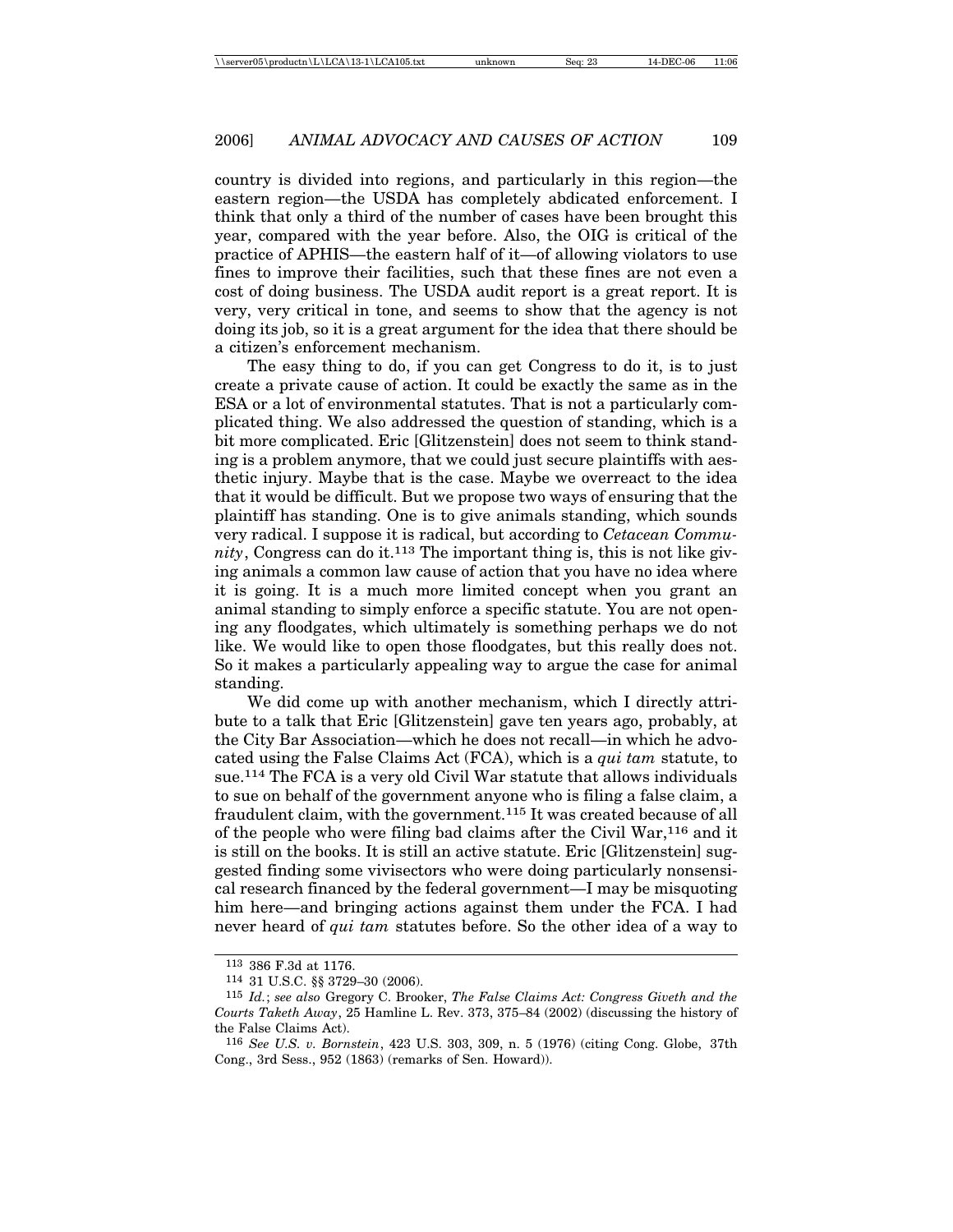create standing, and it really does create standing, is that you can create a provision in the AWA, if you do not want to give animals standing themselves, to give people standing. You just have to provide that they will receive a reward out of the amount that the government recovers, and for some reason, Justice Scalia thinks this creates standing.117 It astounds me, but there is a fairly recent Supreme Court decision, *Vermont Natural Resources Agency*, which says that this does create standing.<sup>118</sup>

The real point is that, if we could get a statute through Congress creating a citizen suit under the AWA, it is entirely possible to create one that is not too radical, does not open any floodgates, and for which standing would be limited to enforcing this one statute. I think this is a very appealing way to bring this concept to lawyers.

Obviously, it is not something that is going to happen in the near future. Even bringing it to bar associations, we have found that people initially think we are crazy. But they will listen if you present it in a respectful way, and I think it is a very good way of educating people about the problem.

**Egert:** Rats, mice, and birds are excluded from the AWA—which is—I will guess—ninety-five percent of animals used in research facilities.119 Do we need to focus our energies and efforts on being able to go in as private citizens to enforce an otherwise weak act that does not really provide any meaningful protections?

**Sullivan:** Even more important is the fact that farmed animals are also excluded from the AWA.120 The AWA really only covers animals in three industries: research, the wholesale pet trade, and exhibition.121 It is a very limited statute. That is a good point, as a matter of resources. But if we are going to think of the way we want this all to look—not the end game, not eradicating the property status of animals, not where we really want to go, but where we would like to go in a realistic sense legally in the next twenty or thirty years perhaps—we would like to see federal or state statutes that protect all animals and that have a citizen enforcement mechanism. I think we should be looking at both broadening the protection of which animals are covered and how the statute would be enforced. Working on this, even though it does cover a very limited number of animals, would still affect millions

<sup>117</sup> *Vt. Agency of Nat. Resources v. U.S. ex. rel. Stevens*, 529 U.S. 765, 773–74 (2000) (Scalia, J., writing for the majority).

<sup>118</sup> *Id.*

<sup>&</sup>lt;sup>119</sup> See Animal Welfare Act, 7 U.S.C. § 2132(g) (2000) (excluding rats, mice, and birds from AWA standards); *See generally* Delcianna J. Winders, Student Author, *Combining Reflexive Law and False Advertising Law to Standardize "Cruelty-Free" Labeling of Cosmetics*, 81 N.Y.U. L. Rev. 454, 486 n. 7 (2006) (discussing the exclusion of rats, mice, and birds from AWA standards and estimates of the numbers of these animals used in testing).

<sup>120</sup> 9 C.F.R. §1.1 (2006) (definition of "animal" specifically excludes farm animals). 121 Animal Welfare Act, 7 U.S.C. §§ 2131 et seq. (2000).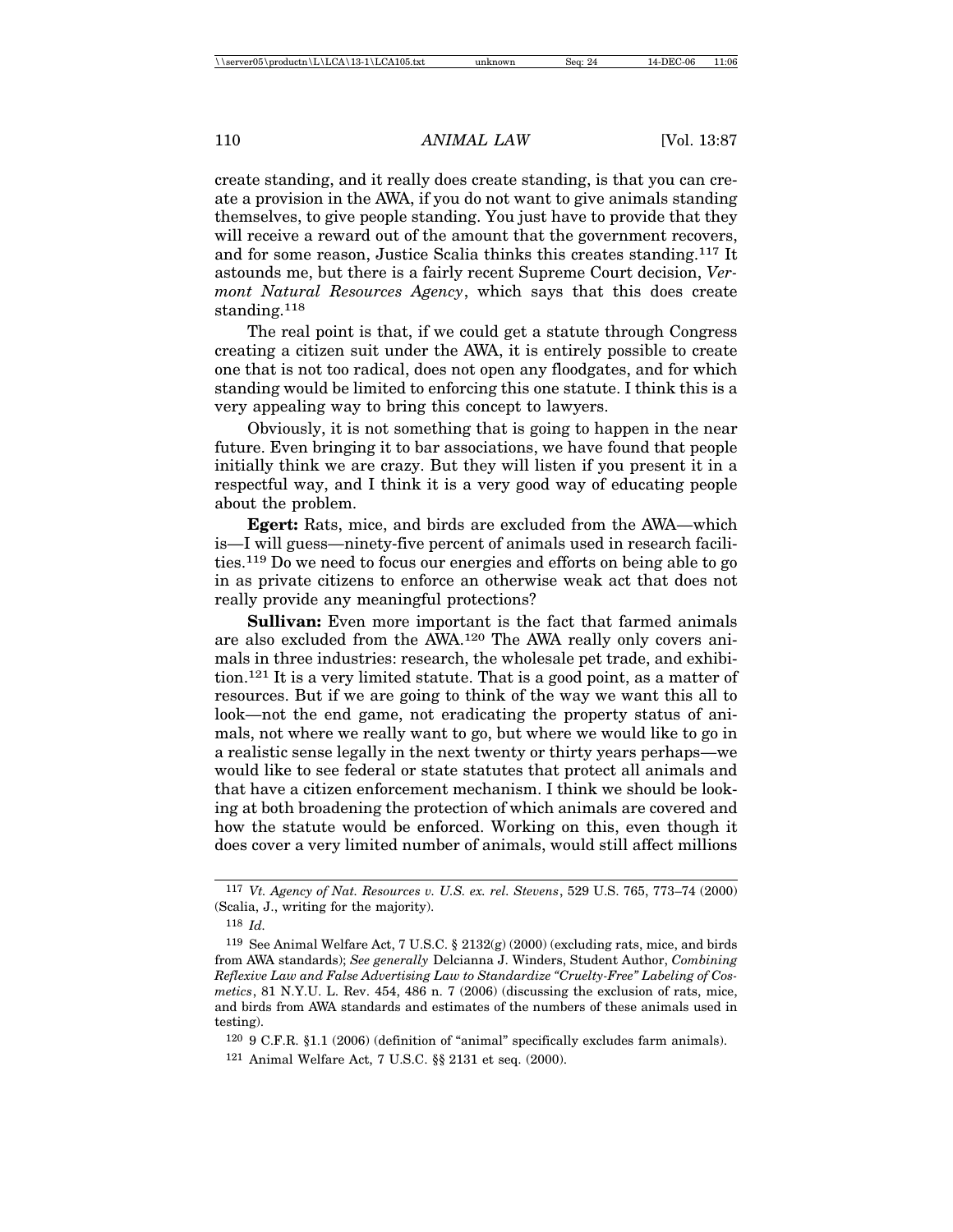of animals, and it is an important way to get people thinking about the problem.

**Egert:** Even further, when we talk about the questions that keep coming up, what are those interim steps going to be to get us further along in the path and to reach the goal? If you can get a citizen suit provision in a federal statute, regardless of how effective it is in protecting animals, then the next statute that comes along, the one that might provide more protection, it is going to be perhaps an easier road to go down if you have an example of an animal protection statute with a citizen suit provision.

Eric [Glitzenstein] is going to talk briefly about the Administrative Procedure Act (APA) and how that may be used in terms of animal litigation.122 Then we are going to open up the floor to questions.

**Glitzenstein:** It is important to understand a little bit about how the federal APA is used for animal protection cases, because that is pretty much what we have got in the absence of a citizen suit provision. If a statute does not have a citizen suit provision, you are stuck with bringing claims under the federal APA, which allows you to bring cases in order to set aside an agency action that is arbitrary, capricious, an abuse of discretion, or contrary to the law, or to try to force an agency to take action which it is illegally withholding.123 Those are the kinds of claims that have generally been brought. The kind mentioned in the last panel, dealing with primate conditions and psychological enrichment, challenged the regulations that were put out by the USDA on that topic.124 The case that was brought challenging the exclusion of rats, mice, and birds was an APA claim, arguing that that the exclusion was arbitrary and capricious, before Congress saw fit to step in and confirm that its intent was, in fact, to exclude those animals.125

Just to be clear about it, when you bring those kinds of claims, there are a couple of concerns that you should have in mind. Those kinds of cases have become more difficult as a result of several recent Supreme Court cases.126 One overarching concern is that you must be careful you are suing over a discrete federal agency action. A classic example is a formal regulation issued by an agency. It can also be a policy that is less than formal in some circumstances, such as an interpretive rule. But one thing the Supreme Court stated, in a case called *Lujan v. National Wildlife Federation*, and more recently reinforced in a case called *Ohio Forestry*, is that basically you cannot challenge an entire agency program, because it is not a discrete agency action.<sup>127</sup>

 $122\,$  5 U.S.C.  $\S$  551 (2000).

<sup>123</sup> 5 U.S.C. § 706(2)(A).

<sup>124</sup> *ALDF. v. Glickman*, 154 F.3d 426, 430–31 (D.C. Cir. 1998).

<sup>125</sup> *ALDF v. Madigan*, 781 F. Supp. 797, 798–99 (D.D.C. 1992); Farm Security and Rural Investment Act of 2002, Pub. L. No. 107-171 §1 0304, 116 Stat. 134, 492–93 (2002).

<sup>126</sup> *See e.g. Lujan v. Natl. Wildlife Fedn.*, 497 U.S. 871 (1990); *Ohio Forestry Assn., Inc. v. Sierra Club*, 523 U.S. 726 (1998).

<sup>127</sup> 497 U.S. at 890; 523 U.S. at 739.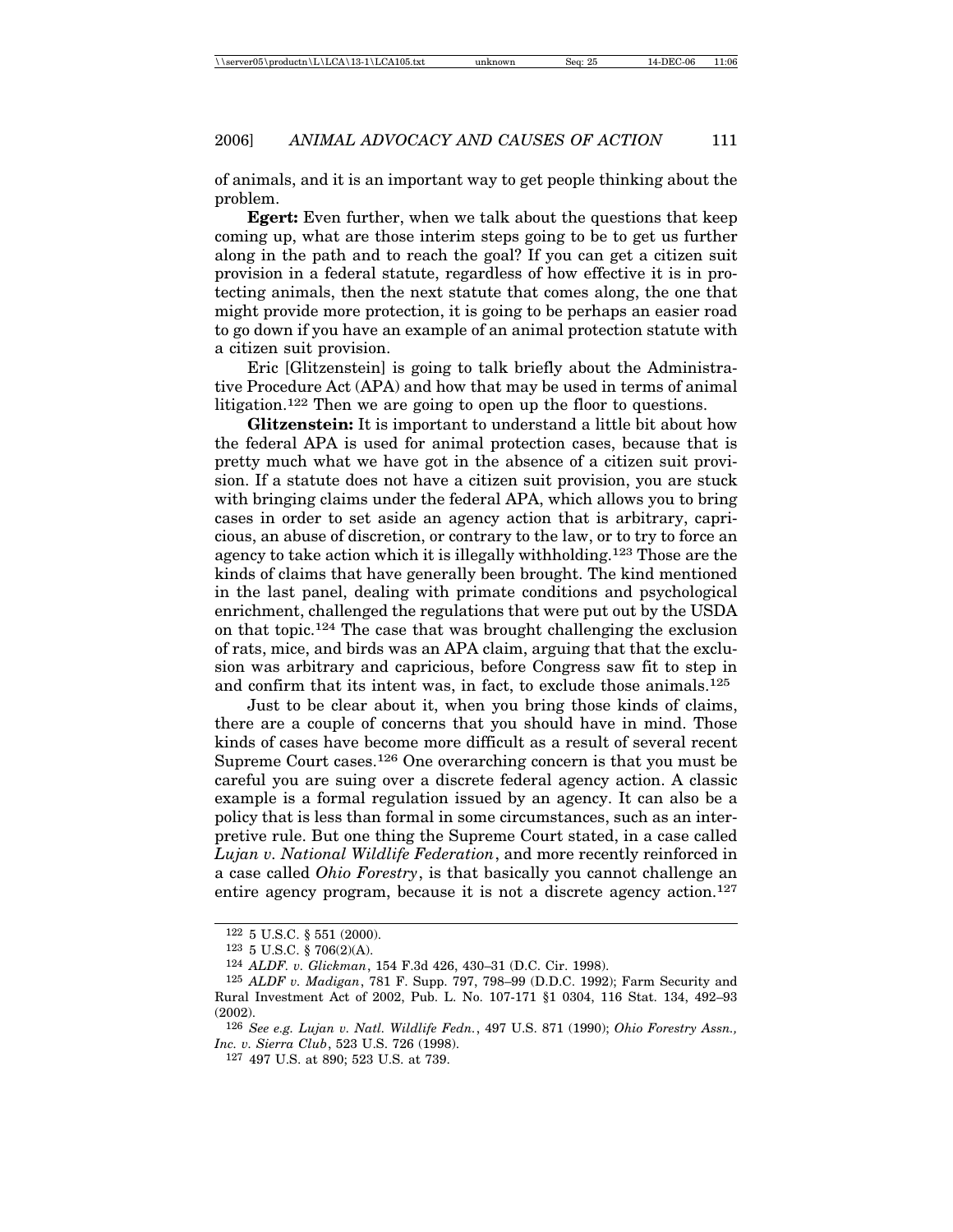That does not mean you cannot bring a programmatic challenge, but you should avoid phrasing it in those terms. We can talk more about that later, about how you circumvent those kinds of barriers. But if you basically go in and suggest that you are doing large-scale, institutional type reform, you will be thrown out of federal court extremely rapidly. There are ways of trying to take advantage of civil rights law and sue over what are called "patterns, practices, and policies." Again, for those who are interested, we could talk more about that. It is a huge concern in light of a range of Supreme Court decisions over the last ten or fifteen years.

The other point I would simply reinforce is the point that Kathy [Meyer] made earlier, which is that you cannot generally bring claims under the APA challenging an agency enforcement or lack of enforcement.128 Unless you have a citizen suit provision which authorizes you to do that, you cannot go in and sue the USDA simply because it is failing to enforce the AWA.129 That is because of a case called *Heckler v. Chaney*, which basically said that, just like you cannot sue a prosecutor for failing to enforce the drug laws, you cannot sue a federal agency for failing to enforce other kinds of statutes.130 Seems counterintuitive, but that is what the case says. There is an exception in a footnote which says that if you can demonstrate that the agency is completely abdicating its statutory responsibilities, then maybe we would allow that kind of lawsuit to proceed.<sup>131</sup> So far, since that case came out in the mid-1980s, I do not believe a single person has prevailed on the "complete abdication" claim in any context; I am not just talking about animal law. So I would not place a great deal of stock in that being a growth industry in the future, as the courts get more conservative. But that is the other enormous barrier, as well as standing, to worry about when you are dealing with any kind of an APA claim. You also have to meet the zone of interests requirement to show that the statute related to your APA claim actually encompasses the kinds of interests you are articulating.132 Those are the big items to be concerned about in doing APA litigation.

**Waisman:** One final point I want to make is that, if we want to effectuate change on behalf of animals, it is imperative that we keep working at all levels, through all means: legislative and through the courts, both federal and state. There is no bad case, unless you have not thought it through, and then it is two steps backwards and one

<sup>128</sup> *See Heckler v. Chaney*, 470 U.S. 821, 837–38 (1985) (holding that an agency's discretion not to enforce a statute is immune from judicial review, unless Congress has indicated that its intent is otherwise within the statute).

<sup>129</sup> The AWA does not contain a citizen suit provision. For an explanation of the requirements for a citizen suit action under the ESA, *see Cetacean Community*, 386 F.3d at 1177.

<sup>130</sup> 470 U.S. at 837–38.

<sup>131</sup> *Id.* at 833, n. 4.

<sup>132</sup> *See Assn. of Data Processing Serv. Orgs., Inc. v. Camp*, 397 U.S. 150, 153 (1970) (discussing zone of interests requirement).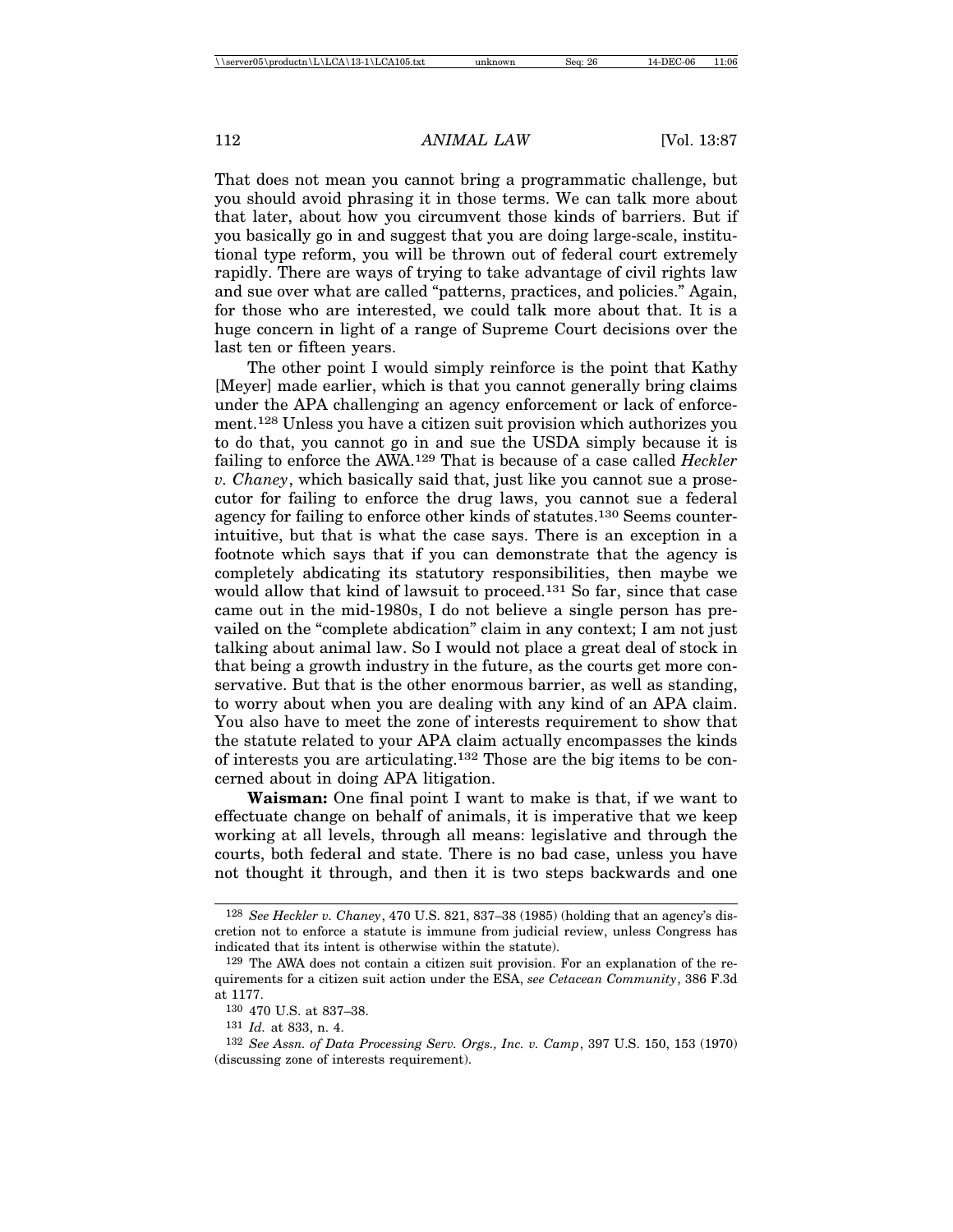forward. But if you are thinking it through and you believe it can make any difference on a small or large level, there are voter initiatives, there are shareholder derivative actions, there are all forms of action that each and every individual can take as a lawyer or as a citizen to effectuate change and to work along those cobblestones to make a difference in the long run. And I think it is all very important.

**Sullivan:** I would just like to add that in addition to the APA at the federal level, there is certainly the possibility of administrative causes of action at the state level.133 The standards tend to be as difficult; arbitrary and capricious standards usually apply.134 But there are various kinds of determinations that state agencies may have made. If you can find the right plaintiff, there may be lots of opportunities to bring actions at the state administrative level. I think that is an area where there are a lot of opportunities that have not yet been explored.

I would also like to add one thing to what Sonia [Waisman] was saying about shareholder derivative actions. I do not know anything about them. I heard about them in law school and have not really thought about them since. I do not think anybody has ever brought one on an animal issue. But it just seems like there might be something there. You have to be a shareholder of course, which means that we should all go out and buy one share of Tyson tomorrow, because you never know. These actions are also very limited; it is very hard to bring them. Because of the business judgment rule, the courts will afford enormous discretion to what directors of corporations do.135 But if you recall from law school, a shareholder derivative action is when a shareholder brings the action on behalf of the corporation.<sup>136</sup> The corporation is the real party in interest, arguing that management has failed to take appropriate action to protect the corporation.137 If a corporation is actually breaking the law by being cruel to animals, or in some other way, management is exposing the corporation to liability. It seems like that is an unexplored area that has some potential.

Unfortunately, the business judgment rule not only applies to the actions of directors of the corporation in the first instance, but also in most states, I think you have to give the corporation notice that you would like the suit to be brought.138 Then the directors can decide

<sup>133</sup> For a comparison of Ohio's Administrative Agency Act to other states and the model acts, as well as causes of actions, *see* Elizabeth Ayres Whiteside, Student Author, *Administrative Adjudications: An Overview of the Existing Models and Their Failure to Achieve Uniformity and a Proposal for a Uniform Adjudicatory Framework*, 46 Ohio St. L. J. 355 (1985).

<sup>134</sup> *Id.*

<sup>135</sup> *See e.g. In re Bal Harbor Club, Inc. v. AVA Dev., Inc.*, 316 F.3d 1192, 1194 (11th Cir. 2003) (noting that the business judgment rule recognizes that directors are better qualified to make business decisions than judges). For a more thorough explanation and list of cases, *see* 3A *Fletcher Cyclopedia of the Law of Corporations* § 1036 (2002).

<sup>136</sup> 19 Am. Jur. 2d *Corporations* § 1944 (2006).

<sup>137</sup> *Id.* at § 1946.

<sup>138</sup> *Id.* at § 1960.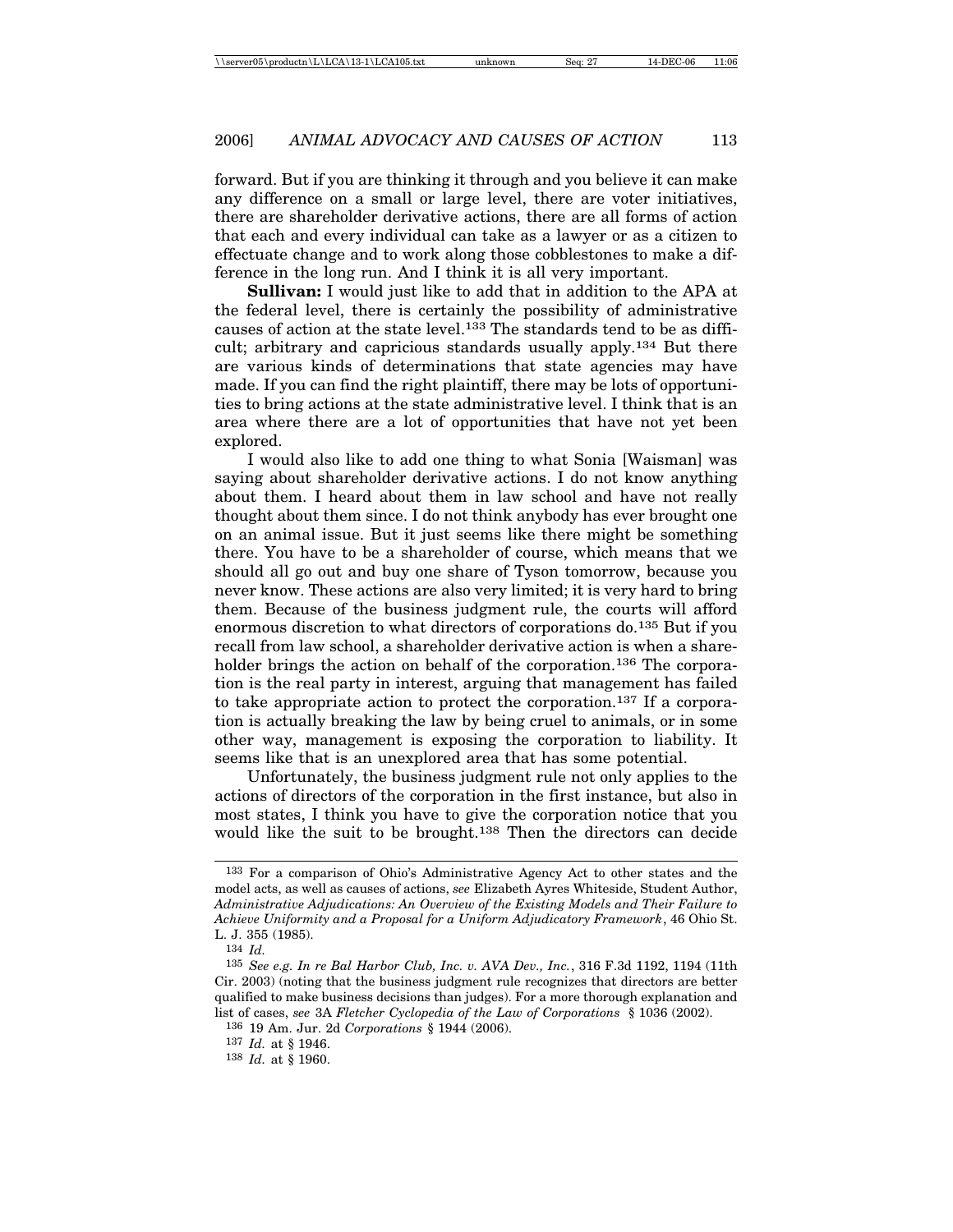whether they want to bring the suit on behalf of the corporation. The business judgment rule applies to that decision as well.139 It is totally discretionary and not an easy cause of action to bring. But illegal behavior, and certainly criminal behavior, would be one ground that is a possibility there.

**Glitzenstein:** Consistent with that, one thing we have not mentioned at all is open government laws. I think part of what Mariann [Sullivan] is suggesting is that using these mechanisms to bring bad practices to light can, itself, have an enormous impact. An old phrase about the First Amendment was that sunlight is the best disinfectant.140 Many animals have been protected through creative uses of the Freedom of Information Act, Federal Advisory Committee Act, and other open government laws under state statutes.141 So I think it probably is self evident, but always consider ways of using those mechanisms to bring bad things to light. That sometimes has the beneficial effect that you are looking for without a lot more being done.

**Egert:** I would just reinforce the notion of looking at state laws as well, because although you may not have a claim to challenge federal agency inaction, you may have a claim under state laws, in at least some states, to challenge the inaction of agencies. $142$ 

**Sullivan:** We have not mentioned the New Jersey litigation at all. It is really interesting on this note, on agency action. Some of you are probably familiar with the fact that New Jersey, a few years ago, for some reason which is hard to understand, amended their cruelty law143—I hate describing this, because there are so many lawyers in this room that know more about this case than I do, and I am looking at Kathy [Meyer] right now—to require the New Jersey Department of Agriculture (NJDA) to develop regulations for the treatment of farm animals.<sup>144</sup>

**Egert:** Humane treatment.

**Sullivan:** Yes, humane treatment. The law provided that the farming industry would not be exempted from the cruelty law, but in essence, an exemption from the cruelty law would exist if they were following the regulations.145 In spite of the fact that the NJDA was required to promulgate those regulations in six months, it took seven years,146 and that was only after the agency was hounded a bit by the animal rights movement. The regulations were staggeringly bad. They

<sup>139</sup> *See e.g. Donner Mgt. Co. v. Schaffer*, 48 Cal. Rptr. 3d 534, 543 (Cal. App. 4th Dist.); *Memphis Health Ctr., Inc. v. Grant*, 2006 WL 2088407 (Tenn. App. 2006).

<sup>140</sup> *Skehan v. Kelly*, 2005 WL 1023206 (S.D.N.Y. 2005).

<sup>141</sup> *See e.g. In Def. of Animals v. OHSU*, 112 P.3d 336, 341, 344 (Or. App. 2005).

<sup>142</sup> Cass R. Sunstein, *Reviewing Agency Inaction After* Heckler v. Chaney, 52 U. Chi. L. Rev. 653, 679–80 (1985); *Lewis C. Educ. Assn. v. Iowa Bd. of Educ. Examiners*, 625

N.W.2d 687, 692 (Iowa 2001).

<sup>143</sup> N.J. Stat. Ann. § 4:22.

<sup>144</sup> *Id.* at §16.1.

<sup>145</sup> *Id.*; *see also* N.J. Admin. Code 2:8-1.1 (2006).

<sup>146</sup> *Id.*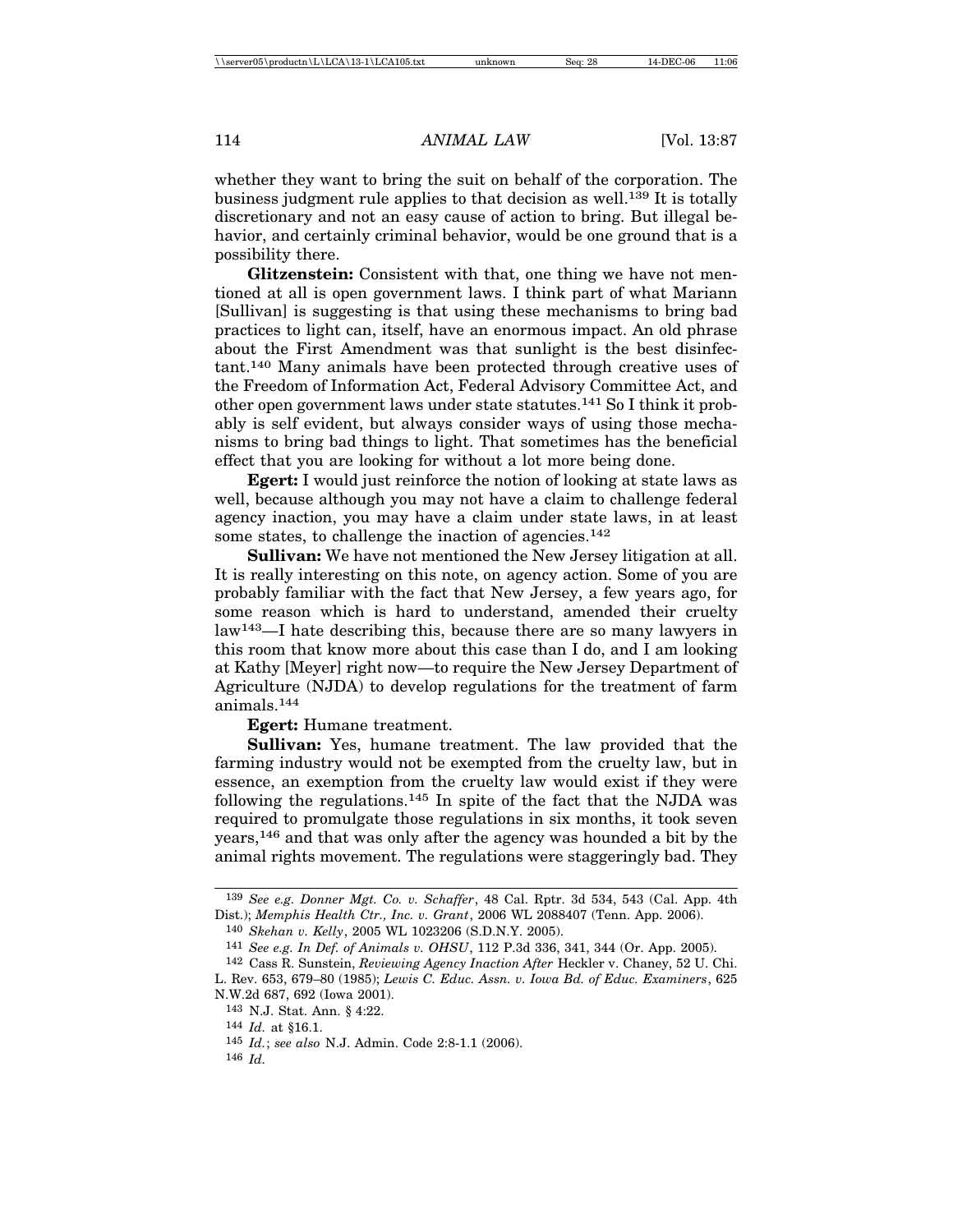pretty much allowed every common farming practice, no matter how cruel, that anyone has ever thought of.147

But there is now a lawsuit being brought in New Jersey in the appellate division attacking the regulations as not comporting with the statute.148 The standard for that cause of action in New Jersey is arbitrary and capricious, which is a very high standard.149 I think it is a truly fascinating case, and another interesting way that these issues can be brought into court.

**Egert:** What is really at issue is whether or not these standard farming practices—these horrible cruel practices that happen on factory farms on a daily basis—are "humane," because that is how the statute reads.150 That was what the NJDA had to determine: whether or not the treatment of hens, pigs, and cows on factory farms is humane.151 Of course, being the agency that they are, and given the fact that their primary goal is to protect the agricultural industry, the NJDA found this whole host of terrible inhumane practices to be humane.152 It remains to be seen whether or not we have a chance of prevailing in that case, precisely because of the law on challenging agency action—whether or not the agency's actions were arbitrary or capricious and the amount of deference given to an agency which is supposed to be the expert in the field. That is an uphill battle, but one that is worth fighting, and hopefully we can get something out of it.

We will open the floor for questions now, if anybody has any.

**Question:** I get the impression that a lot of resources have been spent over the years on federal litigation and attempting to craft creative causes of action that will push the peanut forward in federal courts. It does not seem to be getting us very far, but it sure is costing us a lot of money, time, and talent. In the state courts, it seems like things are going better, partly because it involves different causes of action on a smaller scale most of the time. So one thing I was thinking is, what do we do with all this litigation talent if not litigate? I mean just speaking for myself, I am not going to become a lobbyist. I do not have the skills for the grassroots work, but I also did not see any progress being made in federal courts. So I would like your thoughts about taking a more mercenary approach to litigation.

<sup>147</sup> *Id.* at §§ 4:22-16–16.1.

<sup>148</sup> *NJSPCA v. N.J. Dept. of Agric.*, No. A-006319-03T1 (N.J. Super. App. Div. filed Nov. 4, 2005). This action is now pending. NJFarms.org, *Coalition Asks Court to Overturn New Jersey Farming Regulations*, *http://www.njfarms.org/lawsuit\_2005.htm* (Nov. 4, 2005).

<sup>149</sup> *Mayurnik v. Bd. of Rev.*, 2006 WL 2919019 at \*2 (N.J. Super. App. Div. 2006).

<sup>150</sup> *See* N.J. Stat. Ann. § 4:22-16.1(a) ("The State Board of Agriculture and the Department of Agriculture . . . shall develop and adopt . . . (1) standards for the humane raising, keeping, care, treatment, marketing, and sale of domestic livestock; and (2) rules and regulations governing the enforcement of those standards.").

<sup>151</sup> *See* 37 N.J. Register 2465(b) (July 5, 2005) (record of public comments—and corresponding agency responses—to proposed rules regarding humane treatment standards for farm animals).

<sup>152</sup> NJFarms.org, *supra* n. 148.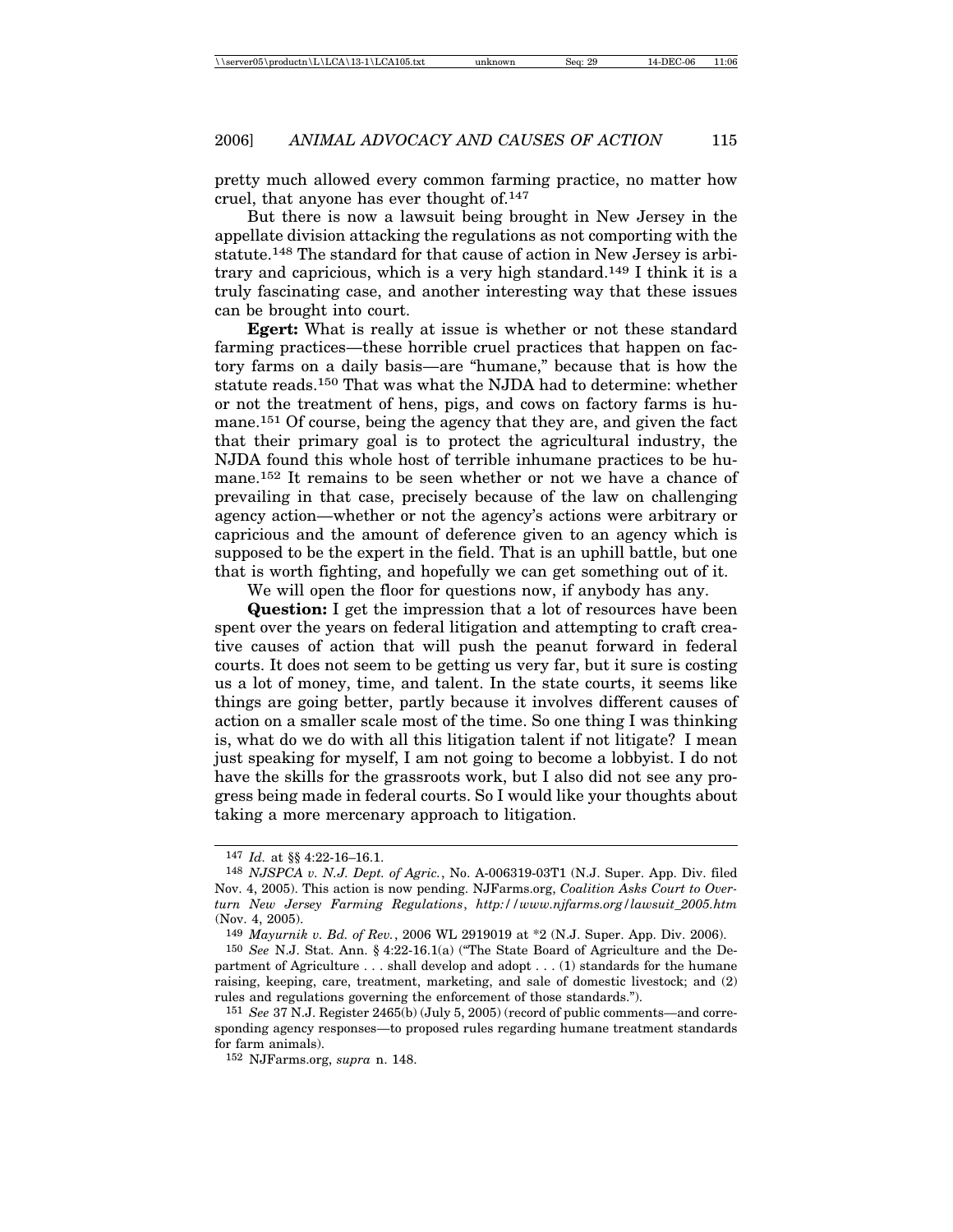Also, rather than bringing litigation that we think might actually succeed, for example, the research lab kinds of cases where the area is somewhat regulated, we could find whistleblowers who look like they will be viable plaintiffs. And we could go forward, filing lawsuits solely for the press conference. The focus might be on farm animals, so there would not be the whole issue of "my mother is dying and needs medicine, so we have to have research labs." We could focus on the most diabolical, but industry-wide, animal cruelty practices that we think maybe people do not know about, and file a lawsuit. It would not matter if the lawsuit gets dismissed, because the important part would be the press conference. We could put together a beautiful press package with video footage and feed it to the TV stations. Then we would actually be using litigation as a grassroots tool. What do you think?

**Glitzenstein:** This is sort of an existential crisis I have almost every day of the week, I guess. There is no question that it is frustrating, particularly litigating in the federal court system as it gets more conservative, but I would disagree that no progress has been made. I think Kathy [Meyer]'s discussion of the standing cases suggest that there have been some useful changes made in how the courts approach animals from the standpoint of getting into court. You cannot expect federal court litigation to be a panacea by any means, and it never will be. It has been useful in addressing certain kinds of issues, but by no means has it been useful in addressing the major abuses and misuses of animals. Nor do I think it would be, even if the federal court system were becoming more progressive rather than discernibly less progressive.

I also completely agree with, I think, your premise that looking to state claims and state causes of action, particularly in this day and age, makes an enormous amount of sense. My own view is that they are not mutually exclusive, that there will still be an important role for targeted federal court litigation to play. It will not be an era in which we are pushing the envelope, but it will be an era in which we can continue to use the National Environmental Policy Act, which we used to basically indefinitely shut down the hunting of whales by the Makah tribe.153 We have used the ESA to stop grizzly bear hunting in Montana and to stop the hunting of bears in Florida.154 So I think there will still be places where you can look to federal law under well entrenched concepts that can be tweaked and fine tuned, but it is not going to be a revolutionary change. I completely agree with that. I do not think that we should then, as a result, throw the baby out with the bathwater and say, "Let's not do it at all." But certainly, putting more resources, time, and attention into the state sphere and other ways of accomplishing change makes an enormous amount of sense to me.

<sup>153</sup> *Anderson v. Evans*, 314 F.3d 1006, 1030 (9th Cir. 2002).

<sup>154</sup> *See Wildlife & Animal Protection*, *supra* n. 93 (summarizing cases brought on behalf of animals by Meyer Glitzenstein & Crystal, and some of the federal statutes employed).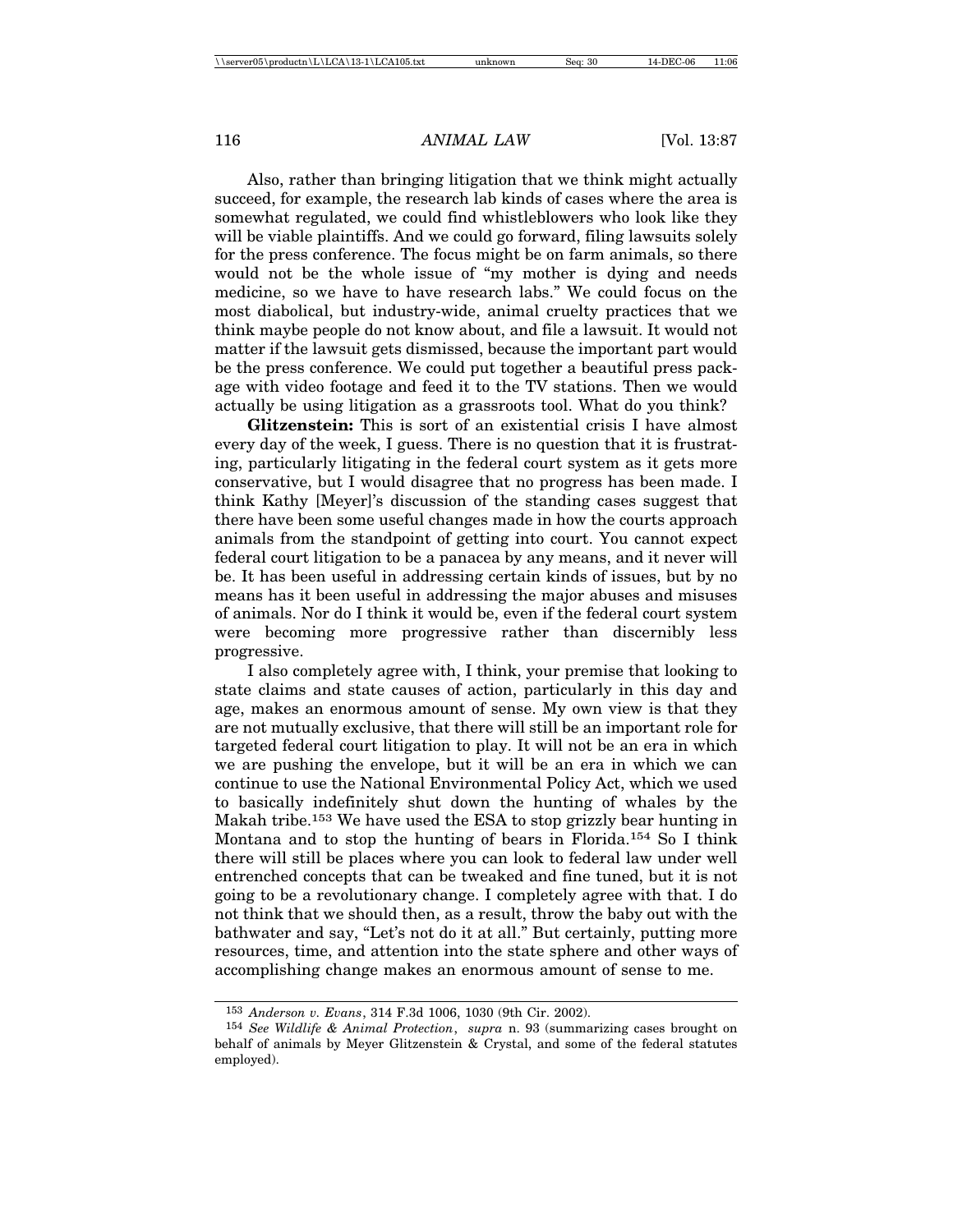I disagree with your notion of filing cases just for the press hit. I think that is, in the long run, likely to be counterproductive, in my own view. That is not to say that whatever kind of press opportunity or media attention you get is not an important consideration. You may basically say, "Oh, we've only got X percent chance of winning, but on the other hand we'll get an enormous press hit out of it, and that is a factor." But I think if you are saying, "We don't really care what the outcome is"—and I do not want to misstate your question—but if you are saying that, and then saying, "but we will get a good press hit out of it that day," I disagree with that for two reasons. One, you can create seriously bad case law that will not only set back the cause for that period of time, but also in the future, when the federal courts start, hopefully in twenty or thirty years, to change back. The court system is obviously extremely conservative, and it is very hard to undo bad precedents. Once they are on the books, they will be cited at you twenty, thirty, or forty years down the road. There is an enormous institutional problem with that, just looking at it from the standpoint of how the legal system operates.

My other reason is something that I do not know a lot about, or as much about, and that is the media. My sense is that the media is on such a fast-moving cycle that getting a press hit out of something that day, when it is going to disappear tomorrow in the coverage of Iraq or whatever it is, I am not saying that it is not valuable, but I think that it has probably not that much value compared to some of the potential downsides to that kind of approach. Along those lines, though, I agree with using a lawsuit as an organizing tool—not only for that one press opportunity, but also for galvanizing public support, publicizing an issue on the internet and in other ways—and I think the private right of action issue is a great example of this. How do we develop a strategy from which we are going to get ongoing press opportunities and build up a momentum and reach the tipping point where this just makes so much sense and there is so much public support for it that it has to be done? I think that way of creatively using the media in really a longterm sense is critically important, and we have not done enough of that. There has been, in some senses, too much impatience and not enough, "Well, we're not going to do this tomorrow or in two years, but maybe we can do it in fifteen years." We should have a fifteen-year strategy of creating media and using the internet and galvanizing public interest in an issue that way and take that kind of approach; that is my own personal response.

**Egert:** I completely understand the frustrations, having dealt with these issues, and usually whenever I am involved with talks or conferences, I come out thinking I have completely depressed everyone in the room, because there is nothing we can do as lawyers, as litigators. Although I have days where I feel like that, I do not think we are at that point where we need to file cases just to get an article in the paper. We are beyond that. We may not be much further beyond that, but there are claims that could be brought. It is important that we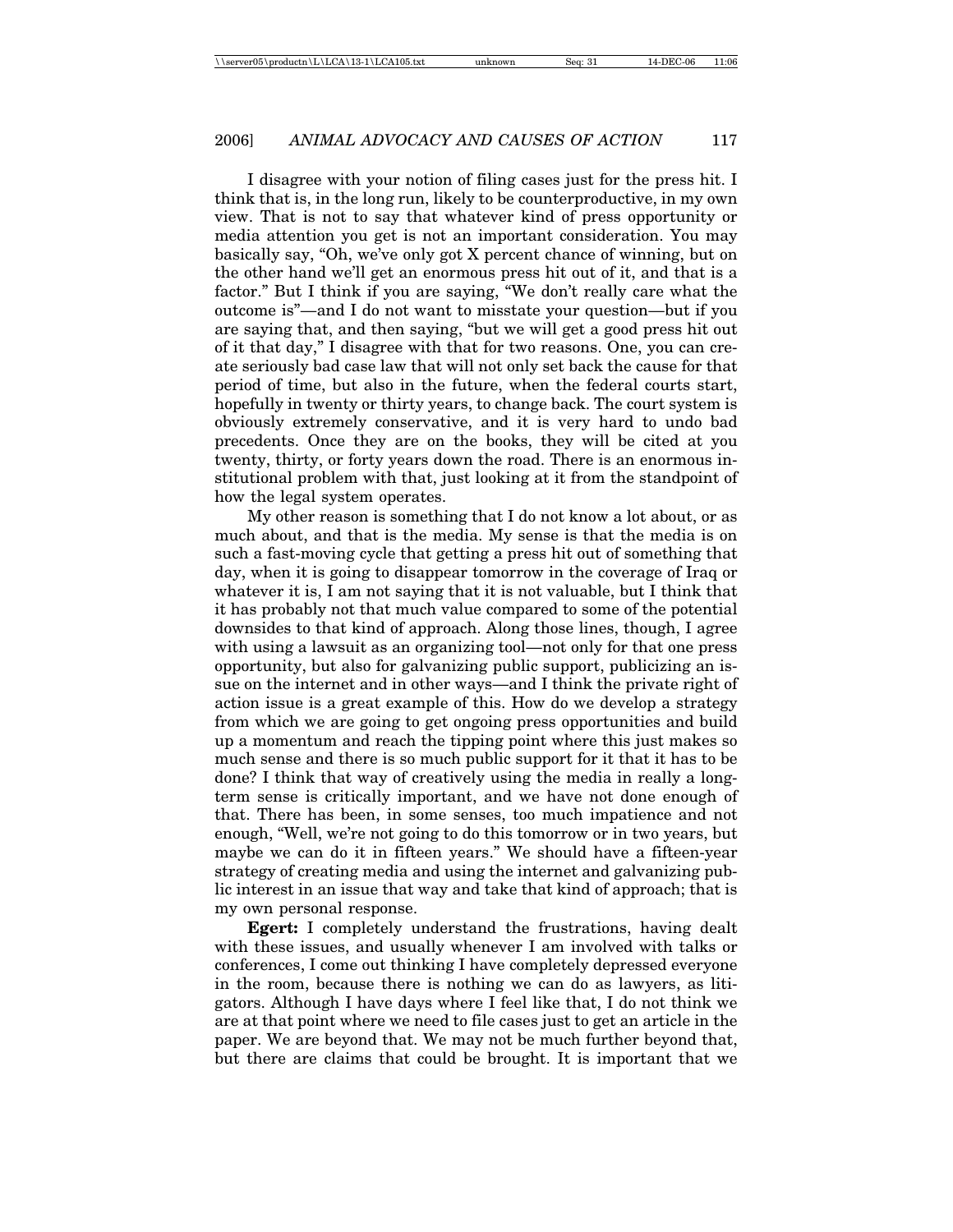adjust our expectations of what we are going to get out of a particular case, and I go back to the strategy of what is going to take us along to the ultimate goal. I do not think we are going to go into court and abolish the property status of animals with one case. There has got to be a strategy to get there.

The other point on that is that you lose a certain amount of respect when you do that as a lawyer, and the movement loses respect, as well. If you file frivolous cases on a continual basis, the next time you come in with a real case, the court is going to look at you and say, "okay, it's this group again," and not even look at it. Those are my thoughts on that.

**Question:** I am an assistant DA, and I do prosecute animal cruelty cases. I am a little bit surprised by the way prosecutors are being portrayed here today and the image that is being conveyed, because it makes it look like the DA's offices are not interested in prosecuting animal related cases. I can say from my own experience that is absolutely not the case. I have only been doing this for three years, but in those three years, I can already see that we are getting more cases of this kind, which is of course, on the one side, not a good thing, because it means that bad things are happening to animals. But the upside of it is that apparently these cases are being reported more and prosecuted more. That is a good thing, if you look at it that way.

DAs also feel a lot of the frustration that you have portrayed here today. The law frequently does not give us the opportunity to prosecute it to a greater extent than we are already doing, particularly when you are speaking of companion animals. We are often times limited to misdemeanor prosecution on animals that are not considered companion animals yet, even though they are for the person who owns them. Again, I can say we have issued a lot of search warrants. We have had a lot of felony convictions in the past years. I think it is actually getting better, and I am rather surprised that you do not seem to feel the same way. I guess my question to you is, would you not agree that what we need to do is to raise awareness in the community that these offenses are reportable, that people should call the police, the SPCA, or the DA's office if they observe things that they think might constitute animal cruelty? And also that maybe police officers should be trained better, because, again, from personal experience, we get a lot of calls from officers that are just not sure. They come to us for advice: "Should we arrest on this or not?" So, again, as a comment, I do think that prosecution is being taken seriously, that there are many interested people in the DA's offices, and that we just need more help from the legislature, and also from the community.

**Waisman:** I do not practice in the area of criminal prosecution, but I do want to respond to that based on my limited knowledge. I think there are certainly a fair number of DA's offices that are very active, some of which have specific animal abuse task forces and are able to focus on that, and that is wonderful. Unfortunately, there are a large number who are underfunded and understaffed, and I know from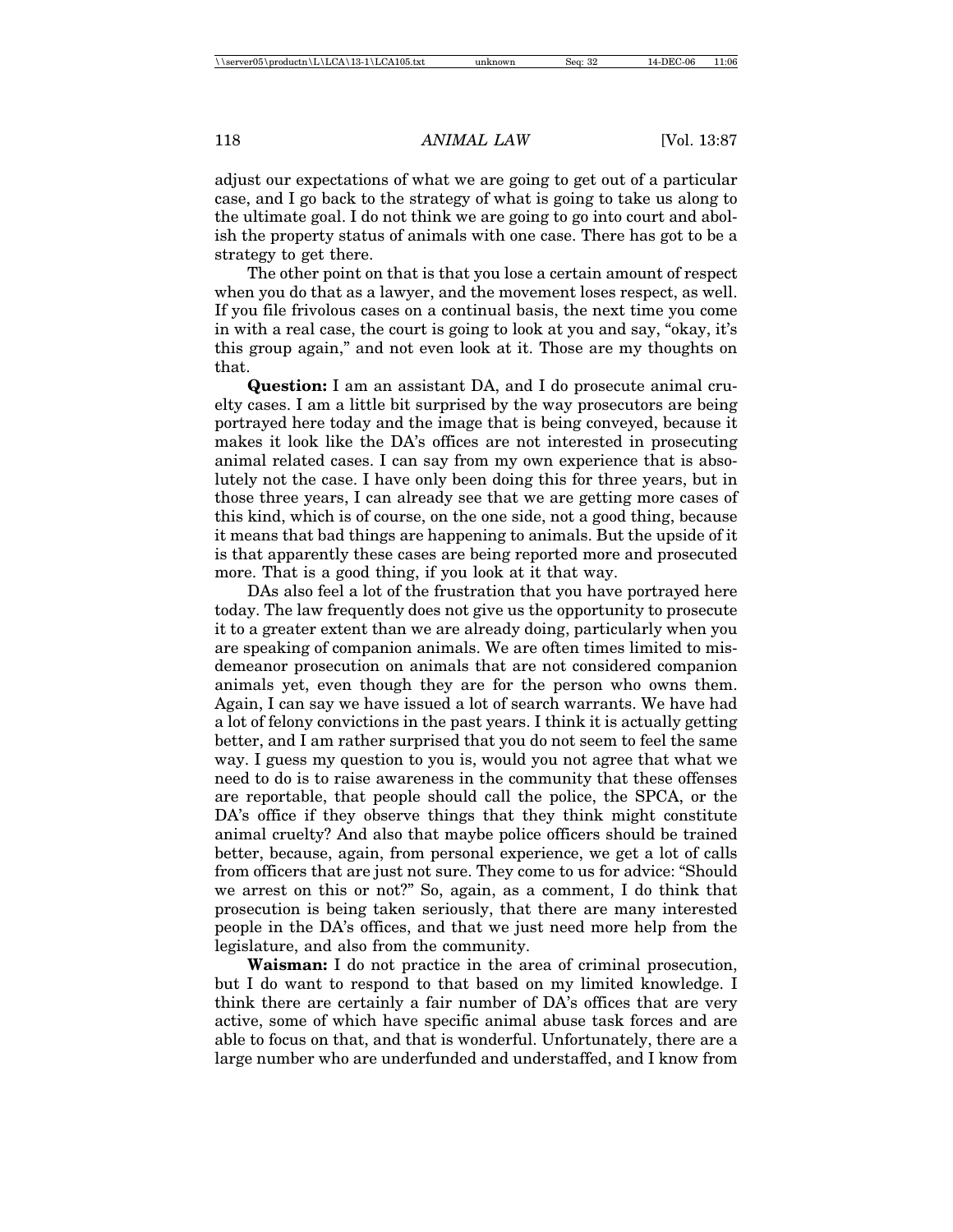working closely with Pamela Frasch at the ALDF what they go through with this in trying to secure prosecutions, and in bringing these cases to the attention of prosecutors when the ALDF is contacted. Very often, the prosecutors just say, "We do not have the time, we do not have the resources, we cannot do it."

Jenny Rackstraw wrote an article in 2003 in *Animal Law,* entitled *Self-Help Prosecution*. 155 Studies cited in that article indicated that basically about three percent of the number of cruelty cases called in were actually being prosecuted.156 The Massachusetts SPCA did a study on this, showing that out of 80,000 complaints, only 268 were prosecuted.157 The ALDF also did some studies, looking at one county in Oregon and some place in Ohio.158 I think it definitely depends on the prosecutor's office and on the particular attorneys working there who have an interest and care and want to make it happen, and who have the resources to make it happen. I do not think it is as consistent as we would like it to be. But we did not mean to imply that there are not prosecutors who take these cases very seriously.

**Comment:** I would think that a lot of cases never make it to the prosecutor's office, that they are dismissed or not followed up before they even get to us. I worked on an animal cruelty unit and I can tell you, there was not a single case that was dismissed by us.

**Egert:** I think you are right. We have worked with very excellent DAs and assistant DAs who take the cases seriously and prosecute to the fullest extent. We have also worked with not-so-great DAs who do not care about animal cases and would just as soon get rid of them. I think it runs the gamut, but I also think you hit the nail on the head when you say that these cases are just not getting to you. There is so much in between that is not happening, and they are not being investigated. Often, when they are investigated, a shoddy job is done, and you are not given a complete case with which you could work. And, again, going back to the lack of interest in some cases, but also the lack of resources as Sonia [Waisman] says, we are really relying on underfunded, and untrained in many respects, SPCAs who, even if they want to do a good job, cannot. Especially when we are talking about less traditional cruelty cases, cases involving farmed animals, or other situations that are not simple. A lot of work has to go into these cases in order to prove them, and I agree completely, there needs to be a lot more work done in those areas.

**Sullivan:** That was the point I really wanted to make; I think it is very hard for DAs, particularly in rural counties, which is where most factory farms tend to be, to bring those kinds of institutional abuse cases. In the city, there is a great deal of interest in the prosecutor's

<sup>155</sup> Jennifer H. Rackstraw, *Reaching for Justice: An Analysis of Self-Help Prosecution for Animal Crimes*, 9 Animal L. 243 (2003).

<sup>156</sup> *Id.* at 246.

<sup>157</sup> *Id.*

<sup>158</sup> *Id.*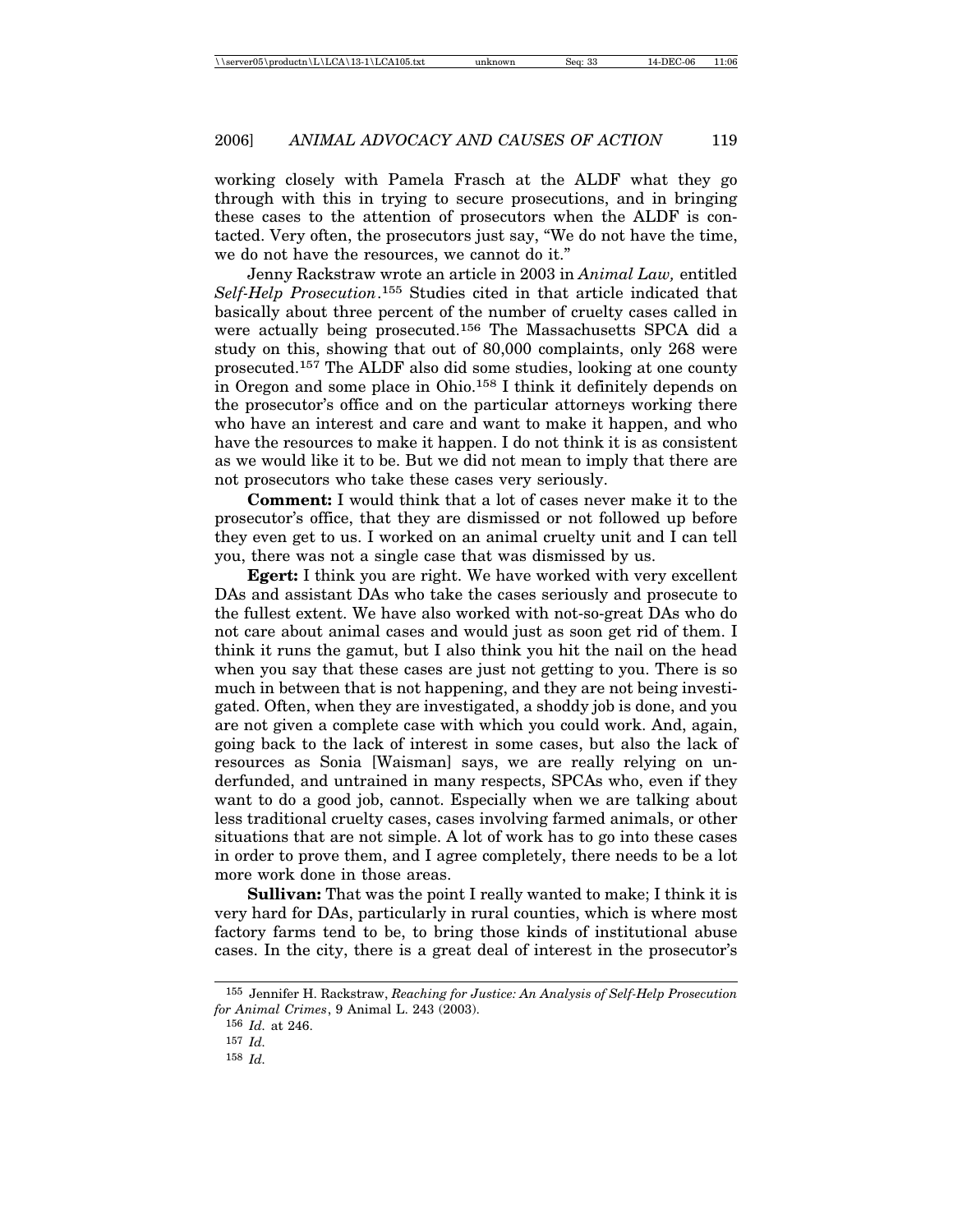office in prosecuting cruelty cases. In the court where I work, which is here in Manhattan, I would just like to mention that a case came down a couple of weeks ago where the court affirmed a felony cruelty conviction involving stomping on a goldfish.159

**Question:** I am interested in Eric [Glitzenstein]'s comments, from the synergy of bringing new causes of action to creating a movement and then using that to create new causes of action. What does it take to really get a movement started?

**Glitzenstein:** I think the theme, if there is one, on which we have all basically agreed is that there is value to bringing different kinds of claims in different contexts as long as they are well thought out and have a good accompanying media and public education strategy. The hope, and I believe there is some reason for optimism, is that it has a spillover effect in places that we cannot necessarily anticipate; that there is a ripple effect. It may take years to change the way people think. Some people talk about how we have to wait until we have entirely new judges with new sensibilities. I am not sure you have to go to those extremes. Just realize that it can literally take decades of simply soaking this stuff in until people have a different kind of framework.

I also think David [Favre]'s idea is a great analogy, of basically saying, "Okay, animals are property, but we have recognized for years that they are not like other kinds of property, that a dog is not a chair."160 Everybody knows that. So if a dog is not a chair, why are we treating it exactly like a chair? That does not mean we have to treat it necessarily like a child, but let us find some kind of a legal status which approximates what we all know is the truth. I think the hope we share, and hopefully this is not just misplaced optimism, is that if you speak the truth often enough, people will actually start to recognize it as truth. We do not know what the time frame is going to be, but the hope is that, eventually, our beliefs will be accepted at some level as the truth and will filter into the legal and political systems that way.

**Egert:** I think that the law follows activists, the community, and the public support behind it, not the lawyers. That is the most important thing. These cases may be vehicles towards changing public perception and public beliefs and how people feel about these issues, but if we think that we are going to get a judge to change the law before there is strong backing from the community, it is never going to happen. That is where the focus has to happen. Every case we handle and every step we take, we have to be thinking about both how it is going to affect public opinion, and also where it is going to take us along the road to the ultimate goal.

I think we can take one more question.

<sup>159</sup> *People v. Garcia*, 812 N.Y.S.2d 66, 73 (N.Y. App. Div. 1st Dept. 2006).

<sup>160</sup> Review *supra* pages 12–13 for Favre's discussion of the creation of "living property" as a new category of property, distinguishable from personal property.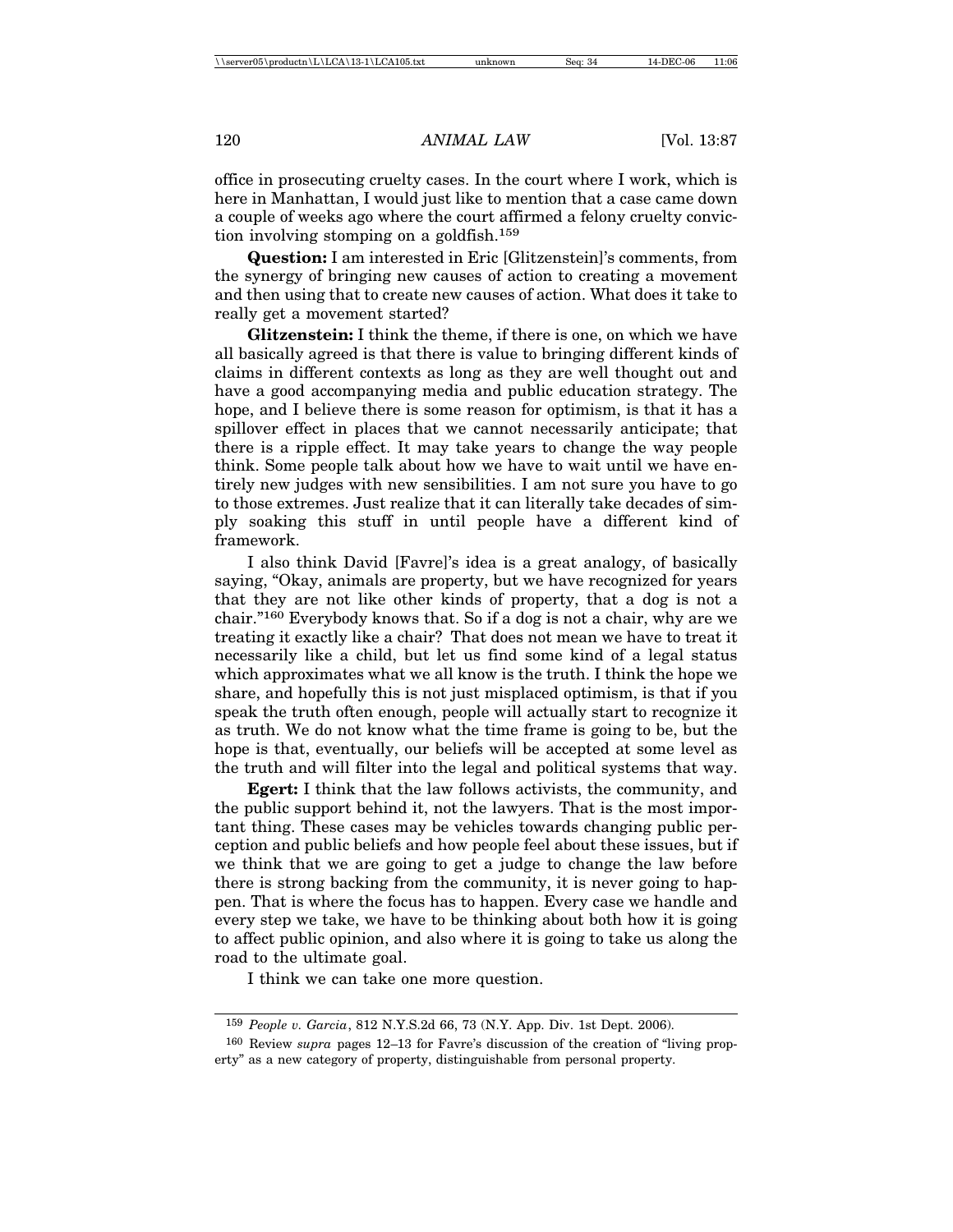**Question:** This should probably be a fairly simple question. What about the idea of trying to tie together noneconomic damages and cruelty prosecutions, whereby if somebody is convicted of cruelty to a companion animal, part of that person's sentence would include reimbursing the human victim for their emotional damages?

**Waisman:** As a practical matter, very often a civil suit will accompany or follow the criminal prosecution without any statutory guidelines for it.

**Question:** But civil lawsuits have not worked, because they do not allow noneconomic damages. I guess what I am saying, and I know none of you are prosecutors, but is there an opening there to bring the noneconomic damages into the criminal arena?

**Egert:** There might be. That is an interesting point. Depending on the jurisdiction, most criminal sentencing provisions contain restitution statutes, although they do not call for noneconomic damages, depending on the language of the particular statute.161 They typically only call for replacement or reimbursement for the amount lost.162 But in the brainstorming phase, maybe there is some language, some vague language, that could say, "My loss is X, Y, and Z, and that does not just encompass replacement value."

Okay, thank you all very much. Thanks to the panel.

161 *See e.g.* Wis. Stat §§ 951.02, 951.18 (2006) (requiring that restitution be paid for pecuniary losses as a result of violation of the statute). 162 *Id.*